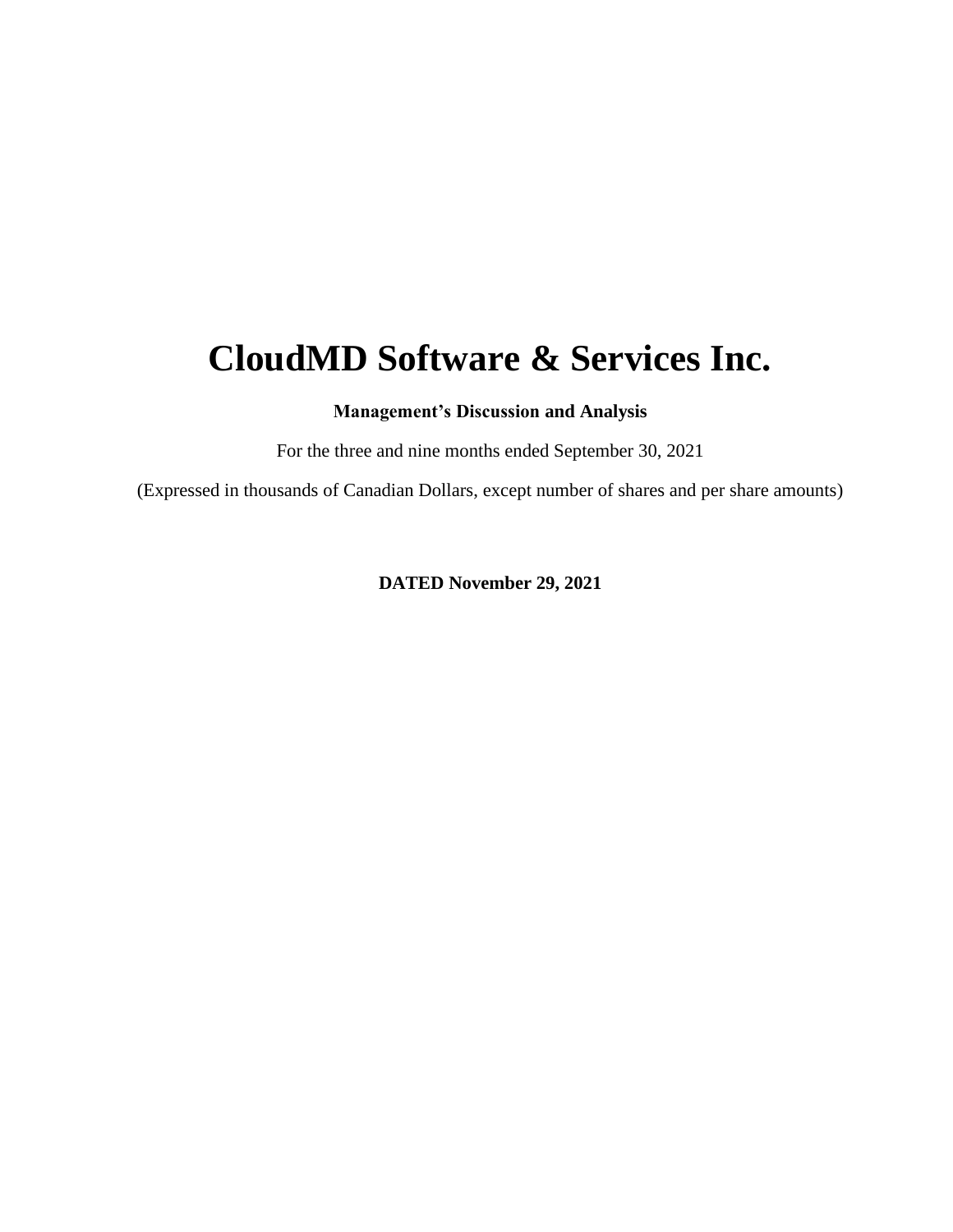CloudMD Software & Services Inc. Management's Discussion and Analysis For the three and nine months ended September 30, 2021<br>(Expressed in thousands of Canadian Dollars, except number of shares and per share amounts)

### Contents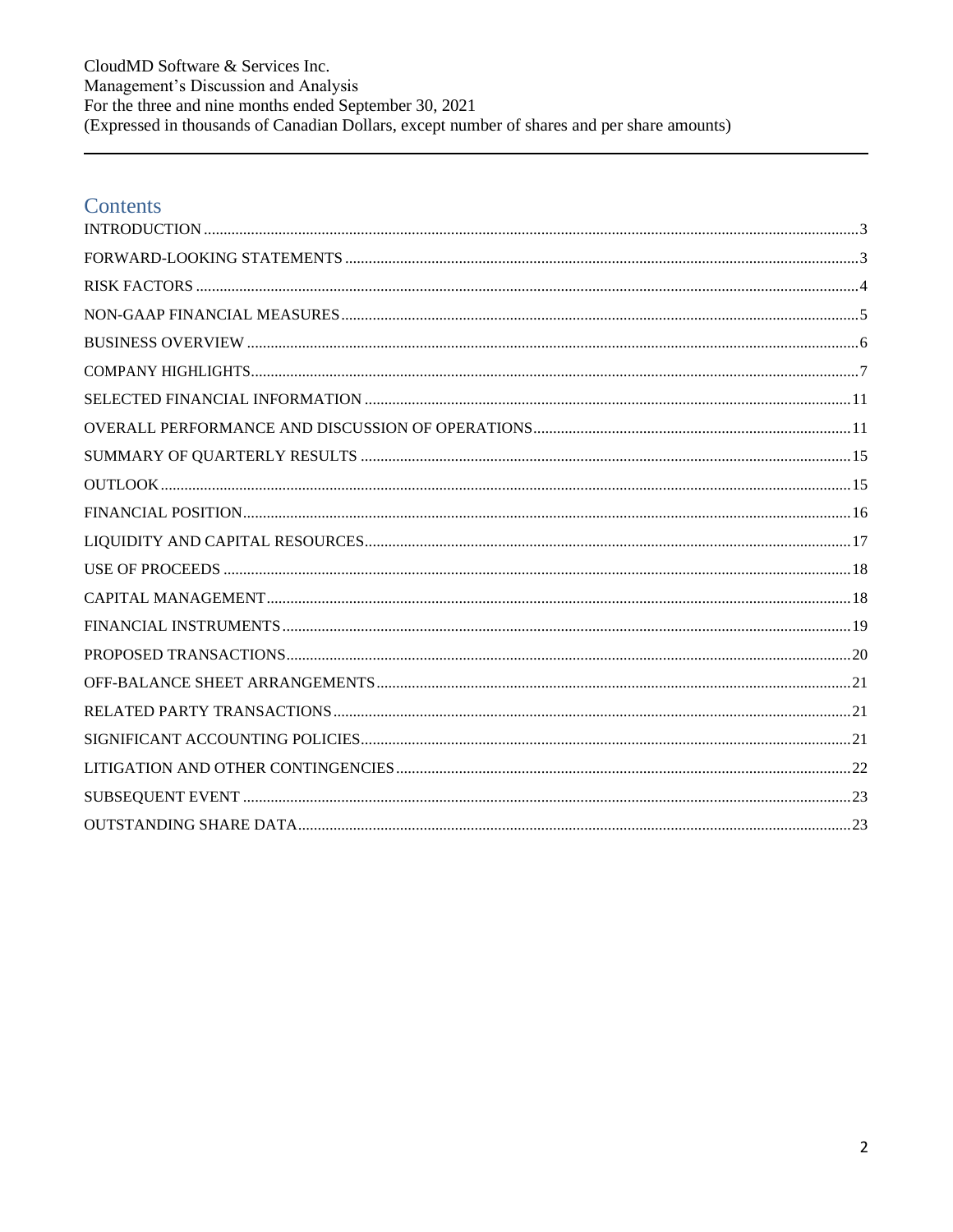### <span id="page-2-0"></span>**INTRODUCTION**

This Management's Discussion and Analysis (**"MD&A"**) for CloudMD Software & Services Inc. (**"CloudMD"** or the **"Company")** is dated and based on information available to management as of November 29, 2021. This MD&A is prepared in accordance with Form 51-102F1, and should be read in conjunction with the Company's unaudited condensed interim consolidated financial statements and accompanying notes for the three and nine months ended September 30, 2021 and 2020, and the consolidated financial statements and accompanying notes for the year ended December 31, 2020. These documents, along with additional information about the Company, including the Annual Information Form dated April 28, 2021 (**"AIF")**, are available under the Company's profile on SEDAR at [www.sedar.com.](http://www.sedar.com/)

The financial data contained in this MD&A and in the unaudited condensed interim consolidated financial statements and accompanying notes of the Company for the three and nine months ended September 30, 2021 and 2020 have been prepared in accordance with International Financial Reporting Standards (**"IFRS"**) and are stated in Canadian dollars, unless otherwise indicated.

# <span id="page-2-1"></span>**FORWARD-LOOKING STATEMENTS**

This MD&A contains statements that constitute "forward-looking information" and "forward-looking statements" within the meaning of Canadian securities law requirements (collectively, the **"forward-looking statements"**). These forward-looking statements are made as of the date of this MD&A and the Company does not intend, and does not assume any obligation, to update these forward-looking statements, except as required under applicable securities legislation. In certain cases, forwardlooking statements can be identified by the use of words such as "plans", "expects" or "does not expect", "is expected", "budget", "scheduled", "estimates", "forecasts", "intends", "anticipates" or "does not anticipate", or "believes" or variations of such words and phrases, or statements that certain actions, events or results "may", "could", "would", "might" or "will" be taken, occur or be achieved. Such forward-looking statements reflect management's current beliefs and are based on information currently available to management. Forward-looking statements in this MD&A include but are not limited to statements regarding the following:

- the Company's goals, objectives and growth strategies;
- requirements for additional capital;
- government regulation;
- disputes or claims;
- currency fluctuations;
- improving the patient experience, operational efficiency and overall care performance;
- the intention to be an active acquirer within the healthcare services and digital health marketplaces; and
- management's beliefs, plans, estimates, and intentions, and similar statements concerning anticipated future events, results, circumstances, performance or expectations that are not historical facts (including in respect of the MindBeacon Transaction (as defined below)).

By their very nature, forward-looking statements involve known and unknown risks, uncertainties and other factors which may cause the actual results, performance or achievements of the Company to be materially different from any future results, performance or achievements expressed or implied by the forward-looking statements. Such risks and uncertainties include, but are not limited to: failure to manage growth; reliance on key personnel; reliance on physicians and other health care professionals; ongoing impact of COVID-19 and other general risks and uncertainties related to natural disasters, pandemics or other catastrophic events; inability to leverage technology; use of open source software; competition; revenue risk; infrastructure risk; potential for software system, database or network related failures or defects; cybersecurity risks; confidentiality of personal and health information; general healthcare regulation; reliance on strategic partnerships; disruption due to acts of God; reliance on internet access; changes in technology; acquisitions and integration of new businesses; difficulty in forecasting; market for telemedicine, telehealth and the virtual delivery of other services; response to evolving needs; reputational risk; protection of brand; protection of intellectual property; vulnerability of customers; litigation; conflicts of interest; reliance on third parties; volatile market price for the Company's common shares; ongoing costs and obligations related to investments in infrastructure, growth, operations and regulatory compliance; uncertainty of liquidity and capital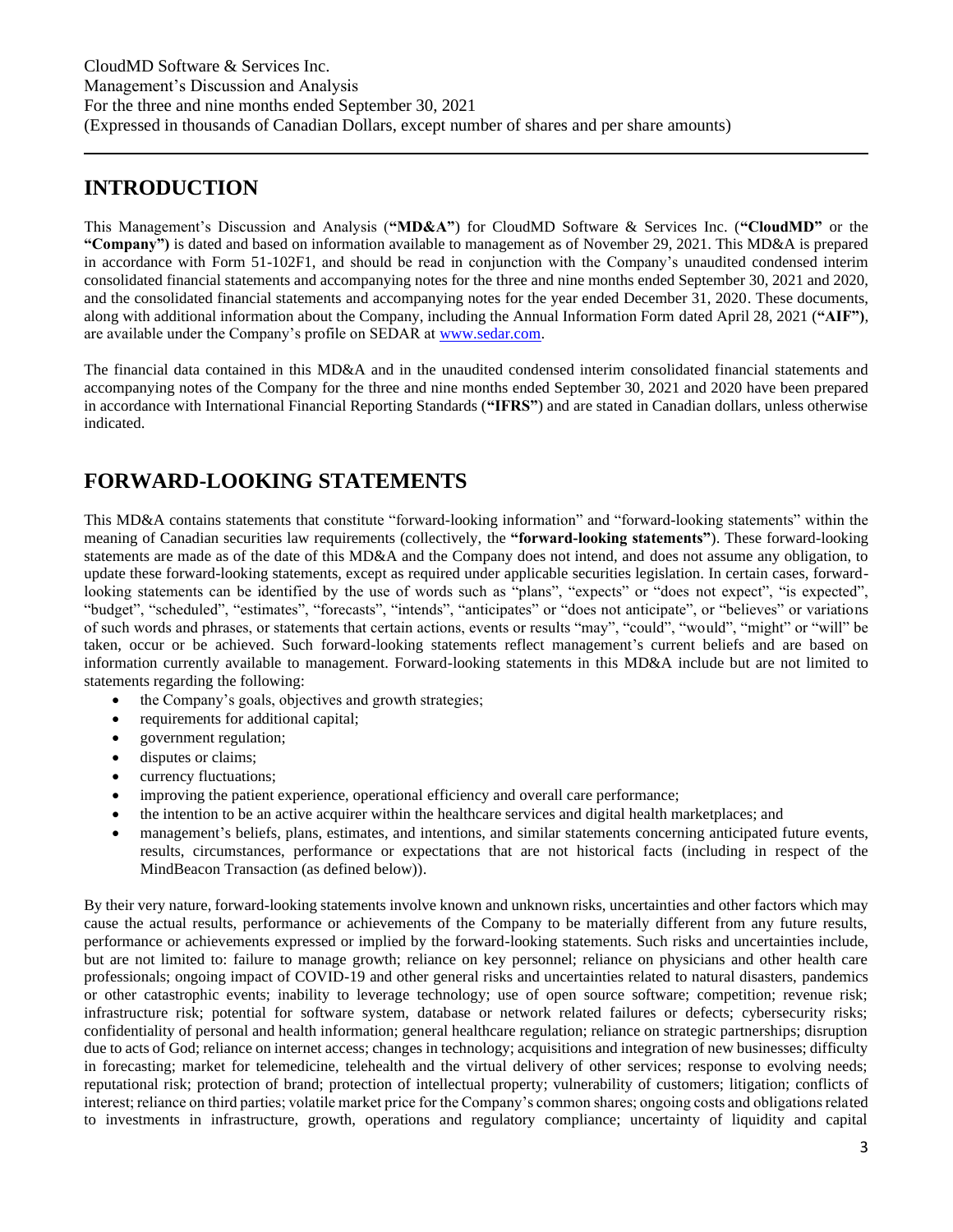requirements; additional financing; internal controls; dividend risk; and global economy risk, as well as those risk factors included in this MD&A and elsewhere in the Company's public disclosure. While the Company has attempted to identify important factors that could cause actual actions, events or results to differ materially from those described in forward-looking statements, there may be other factors that cause actions, events or results not to be as anticipated, estimated or intended. There can be no assurance that forward-looking statements will prove to be accurate, as actual results and future events could differ materially from those anticipated in such statements. Readers are urged to consider the risks, uncertainties and assumptions carefully in evaluating the forward-looking statements and are cautioned not to place undue reliance on such information. The Company is under no obligation, and expressly disclaims any intention or obligation, to update or revise any forward-looking statements, whether as a result of new information, future events or otherwise, except as expressly required by applicable securities law.

Should one or more of these risks or uncertainties materialize, or should underlying factors or assumptions prove incorrect, actual results may vary materially from those described in the forward-looking statements. Material factors or assumptions involved in developing forward-looking statements include, without limitation, publicly available information from governmental sources as well as from market research and industry analysis and on assumptions based on data and knowledge of this industry which management of the Company believes to be reasonable.

Although the Company believes that the expectations conveyed by the forward-looking statements are reasonable based on the information available to the Company on the date hereof, no assurance can be given as to future results or achievements. Forward-looking statements contained in this MD&A and in the documents incorporated by reference herein are expressly qualified by this cautionary statement. The Company disclaims any duty to update any of the forward-looking statements after the date of this MD&A except as otherwise required by applicable law.

### <span id="page-3-0"></span>**RISK FACTORS**

Our business is subject to significant risks and uncertainties and past performance is no guarantee of future performance. Our actual results could differ materially from the results contemplated in this MD&A due to a number of important factors. The foregoing risks and uncertainties are not exhaustive and does not necessarily include all of the important factors that could cause actual results to differ materially from those expressed in any of our forward-looking statements.

The information in this MD&A should be read carefully in conjunction with the risks and uncertainties detailed in the "*Forward-Looking Statements*" section of this MD&A and in the AIF, which is available under the Company's profile on SEDAR at [www.sedar.com.](http://www.sedar.com/) Additional risks and uncertainties, not presently known to us, may become material in the future or those risks that we currently believe to be immaterial may become material in the future. If any of the foregoing risks actually occur, alone or in combination, our business, financial condition and results of operations, as well as the market price of our common shares, could be materially adversely affected.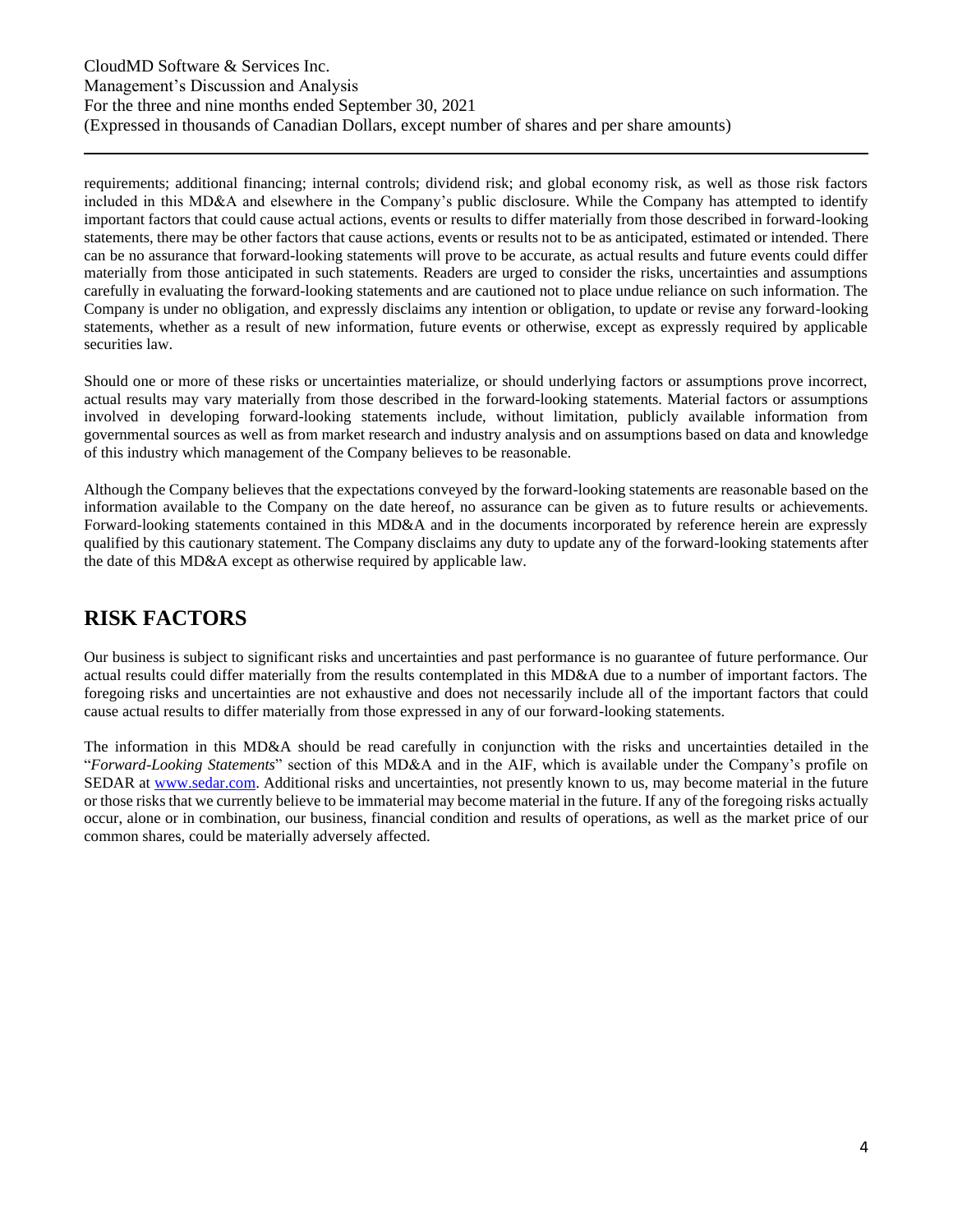### <span id="page-4-0"></span>**NON-GAAP FINANCIAL MEASURES**

In addition to the results reported in accordance with IFRS, the Company uses various non-GAAP financial measures, which are not recognized under IFRS, as supplemental indicators of the Company's operating performance and financial position. These non-GAAP financial measures are provided to enhance the user's understanding of the Company's historical and current financial performance and its prospects for the future. Management believes that these measures provide useful information in that they exclude amounts that are not indicative of the Company's core operating results and ongoing operations and provide a more consistent basis for comparison between quarters and years. Details of such non-GAAP financial measures and how they are derived are provided below as well as in conjunction with the discussion of the financial information reported.

Since non-GAAP financial measures do not have any standardized meanings prescribed by IFRS, other companies may calculate these non-GAAP measures differently, and our non-GAAP financial measures may not be comparable to similarly titled measures of other companies. Accordingly, investors are cautioned not to place undue reliance on them and are also urged to read all IFRS accounting disclosures presented in the unaudited condensed interim consolidated financial statements and the accompanying notes for the three and nine months ended September 30, 2021 and 2020, and the consolidated financial statements and the accompanying notes for the year ended December 31, 2020.

### *EBITDA*

EBITDA is a non-GAAP financial measure that does not have a standard meaning and may not be comparable to a similar measure disclosed by other issuers. EBITDA referenced herein relates to earnings before interest, taxes, depreciation and amortization. This measure does not have a comparable IFRS measure and is used by the Company to manage and evaluate the cash operating income (loss) of the business. Please refer to "*Overall Performance and Discussion of Operations – EBITDA and Adjusted EBITDA*" for a detailed reconciliation.

### *Adjusted EBITDA*

Adjusted EBITDA is a non-GAAP financial measure that does not have a standard meaning and may not be comparable to a similar measure disclosed by other issuers. Adjusted EBITDA referenced herein relates to earnings before interest; taxes; depreciation; amortization; share-based compensation; financing-related costs; acquisition-related and integration costs, net; litigation costs and loss provision; and change in fair value of contingent consideration. This measure does not have a comparable IFRS measure and is used by the Company to evaluate its cash operating income (loss) of the business, adjusted for factors that are unusual in nature or factors that are not indicative of the operating performance of the Company. Please refer "*Overall Performance and Discussion of Operations – EBITDA and Adjusted EBITDA*" for a detailed reconciliation.

### *Gross Profit*

Gross Profit is a non-GAAP financial measure that does not have a standard meaning and may not be comparable to a similar measure disclosed by other issuers. Gross Profit referenced herein relates to revenues less cost of sales. This measure does not have a comparable IFRS measure and is used by the Company to manage and evaluate the operating performance of the business.

### *Adjusted Cash Expenses*

Adjusted Cash Expenses is a non-GAAP financial measure that does not have a standard meaning and may not be comparable to a similar measure disclosed by other issuers. Adjusted Cash Expenses referenced herein is defined as expenses before depreciation of property and equipment, amortization of intangible assets, share-based compensation, financing-related costs, acquisition-related and integration costs, and litigation costs. This measure does not have a comparable IFRS measure and is used by the Company to manage and evaluate its cash expenses for ongoing business operations.

### *Financing-Related Costs*

Financing-related costs is a non-GAAP financial measure that does not have a standard meaning and may not be comparable to a similar measure disclosed by other issuers. Financing-related costs referenced herein is defined as expenses incurred in relation to the Company's equity offerings, including its brokered private placements and short form prospectus offerings, and debt financing. This measure does not have a comparable IFRS measure and is used by the Company to manage and evaluate its cash expenses for ongoing business operations.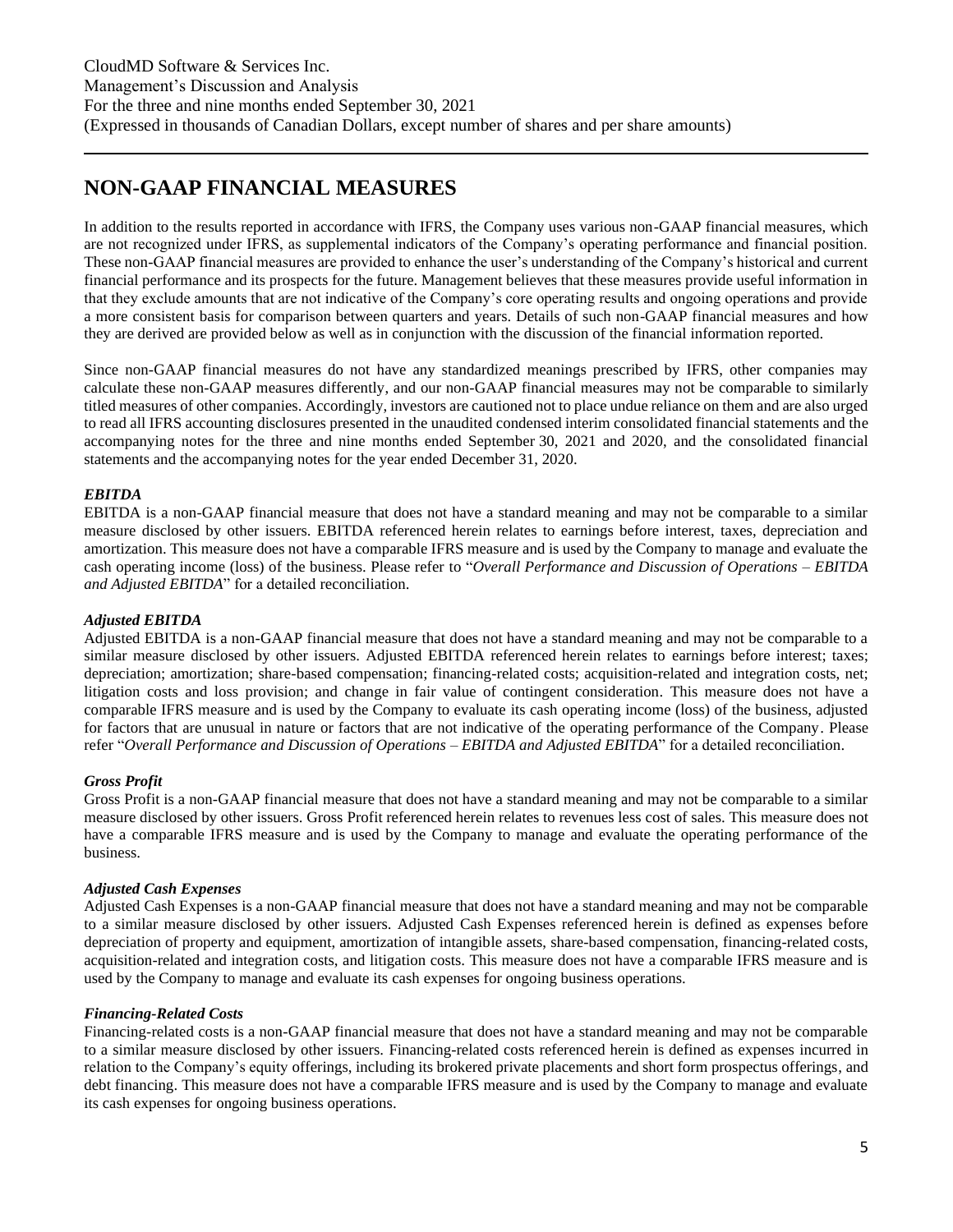CloudMD Software & Services Inc. Management's Discussion and Analysis For the three and nine months ended September 30, 2021 (Expressed in thousands of Canadian Dollars, except number of shares and per share amounts)

#### *Acquisition-Related and Integration Costs*

Acquisition-related and integration costs is a non-GAAP financial measure that does not have a standard meaning and may not be comparable to a similar measure disclosed by other issuers. Acquisition-related and integration costs referenced herein is defined as expenses incurred in relation to the Company's corporate development, business acquisition and integration activities. This measure does not have a comparable IFRS measure and is used by the Company to manage and evaluate its cash expenses for ongoing business operations.

### *Litigation Costs*

Litigation costs is a non-GAAP financial measure that does not have a standard meaning and may not be comparable to a similar measure disclosed by other issuers. Litigation costs referenced herein is defined as expenses incurred to attend to the ongoing litigation matters as further described in Litigation and Other Contingencies section. This measure does not have a comparable IFRS measure and is used by the Company to manage and evaluate its cash expenses for ongoing business operations.

### *Working Capital*

Working Capital is a non-GAAP financial measure that does not have a standard meaning and may not be comparable to a similar measure disclosed by other issuers. Working Capital as referenced herein is defined as current assets less current liabilities. This measure does not have a comparable IFRS measure and is used to provide investors with an alternative understanding of the Company's core operating results and trends.

### <span id="page-5-0"></span>**BUSINESS OVERVIEW**

CloudMD is an innovator in the delivery of healthcare services for individuals using a comprehensive personalized approach to support their mental, physical, and social issues. The Company's innovation comes from our ability to engage healthcare providers with productivity tools and personalized care plans that focus on health outcomes, supported through a connected care system that can engage and empower the individual in their care plan. The Company offers care pathways using technology as an accelerator for access to care through modalities of in-person, telephonic, e-mail and virtual. The Company is building one, centralized and connected healthcare platform that addresses all points of a patient's care, with a whole-person, patientfocused approach to delivery. This, coupled with a coordinated team-based approach, will result in better access to care and improved healthcare outcomes. Our operations are aligned between three revenue-generating divisions: Enterprise Health Solutions (**"EHS"**), Digital Health Solutions, and Clinics & Pharmacies. The capabilities in these divisions have been aligned operationally to serve the needs of our customers. This enables innovation in the delivery of service, adoption of technology, and the ability to scale the organization with continued revenue growth.

The Company offers healthcare providers with productivity technology solutions to medical clinics (including CloudMDowned clinics) across North America and has developed proprietary technology that delivers quality healthcare through the combination of connected primary care clinics, telemedicine and an artificial intelligence-enabled patient portal. The Company currently services a combined ecosystem of over 500 clinics, almost 4,000 licensed practitioners and 8.5 million patient charts across North America. The Company's patient-centric approach has been well received and the Company will continue to look for ways to improve healthcare access by leveraging its technology to ensure we deliver on the Company's value proposition of innovation in the delivery of healthcare.

The Company's EHS division provides organizations with physical and mental health navigation and treatment through employee support services. Our innovation in care delivery is focused on one centralized platform that has care pathways built for delivery of treatment to address the health and wellness of their workforce. Following a successful seven month pilot program with Sun Life, this platform is beginning to roll out as part of its group benefit offering. The division's purpose is to help organizations and individuals thrive. The division delivers healthcare services to those who are at work, unable to work and returning to work. The full spectrum of care focuses on triage and assessment with treatment plans designed to provide the right treatment, at the right cost, with the right group benefit plan. Currently, corporations, insurers and advisors have siloed health programs that are costly and ineffective in providing a holistic care plan focused on ease of access, individual needs, and recovery. The Company offers a different care model that uses technology to connect the individual to a comprehensive healthcare plan that covers all mental, physical, and social issues. The Company believes this centralized technology-enabled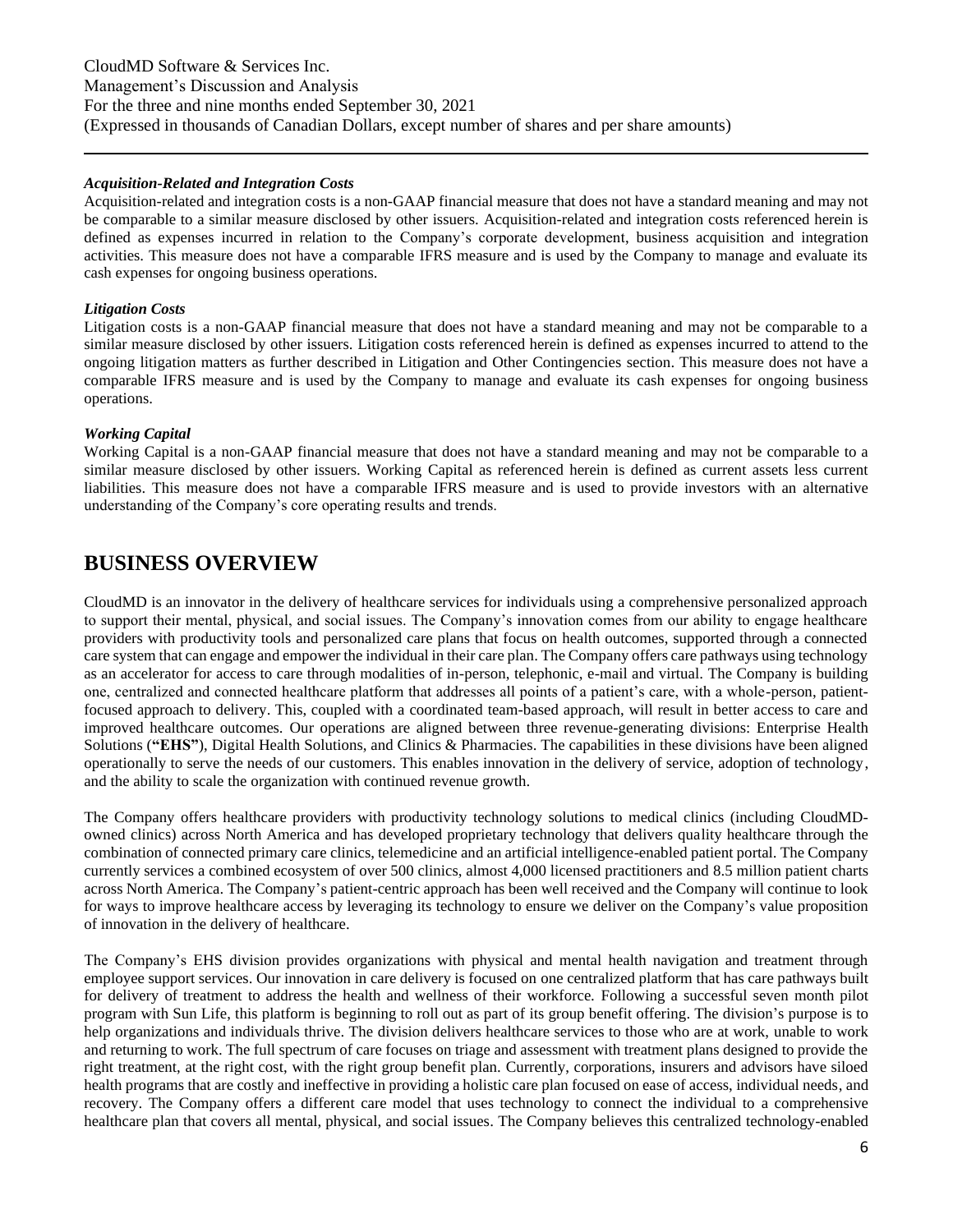platform dramatically changes the landscape where employers can now offer one solution that addresses the comprehensive healthcare needs of their workforce and eliminates the need for multiple vendors. Through several strategic, proven acquisitions, the Company believes it is now positioned as a leading provider of holistic comprehensive healthcare for enterprise clients. The combination of these solutions provides one centralized ecosystem focusing on longitudinal care while intending to increase user satisfaction, reduce healthcare costs, decrease wait times, and provide better return to work outcomes.

# <span id="page-6-0"></span>**COMPANY HIGHLIGHTS**

The following significant corporate and financial events have taken place during the three months ended September 30, 2021, and up to and including November 29, 2021:

- On September 14, 2021, the Company announced a partnership with 19 new post-secondary institutions across Canada to provide its Aspiria Student Assistance Program and multi-layered mental health resources to over 167,000 additional students.
- On September 28, 2021, the Company announced the appointment of KPMG LLP as the Company's independent auditors to hold office until the end of the next annual general meeting of shareholders.
- On October 5, 2021, the Company announced the appointment of Angel Paravicini as Senior Vice President of Business Development and Customer Success to drive expansion in the United States and globally.
- On October 27, 2021, the Company announced that through one of its subsidiaries, it has received U.S. Patent Approval for its Real Time Intervention Platform which is the technology backbone for CloudMD's comprehensive healthcare platform that addresses all points of a patients care from one, connected platform.
- On November 9, 2021, the Company announced the appointment of Duncan Hannay and Karen Adams to the Board of Directors of CloudMD.
- On November 15, 2021, the Company announced it has entered into a definitive agreement (the **"Arrangement Agreement"**) with MindBeacon Holdings Inc. (**"MindBeacon"**) pursuant to which CloudMD agreed to acquire all of MindBeacon's issued and outstanding common shares for cash and shares of the Company (the **"MindBeacon Transaction"**). MindBeacon is one of North America's leading clinically-validated internet-based cognitive behavioural therapy (**"iCBT"**) solutions. See "*Subsequent Event*" for additional details of the MindBeacon Transaction.
- On November 29, 2021, the Company announced it has partnered with Sun Life to expand the seven month pilot program and start rolling out its Mental Health Coach as part of Sun Life's Group Benefits offering. Findings from the pilot include (1) 89% of those experiencing depression and 91% of those experiencing anxiety noticed 'major improvements' (2) 82% said they would recommend the service based on their own experience and (3) 46% increase in plan members utilizing their mental health benefits for the first time.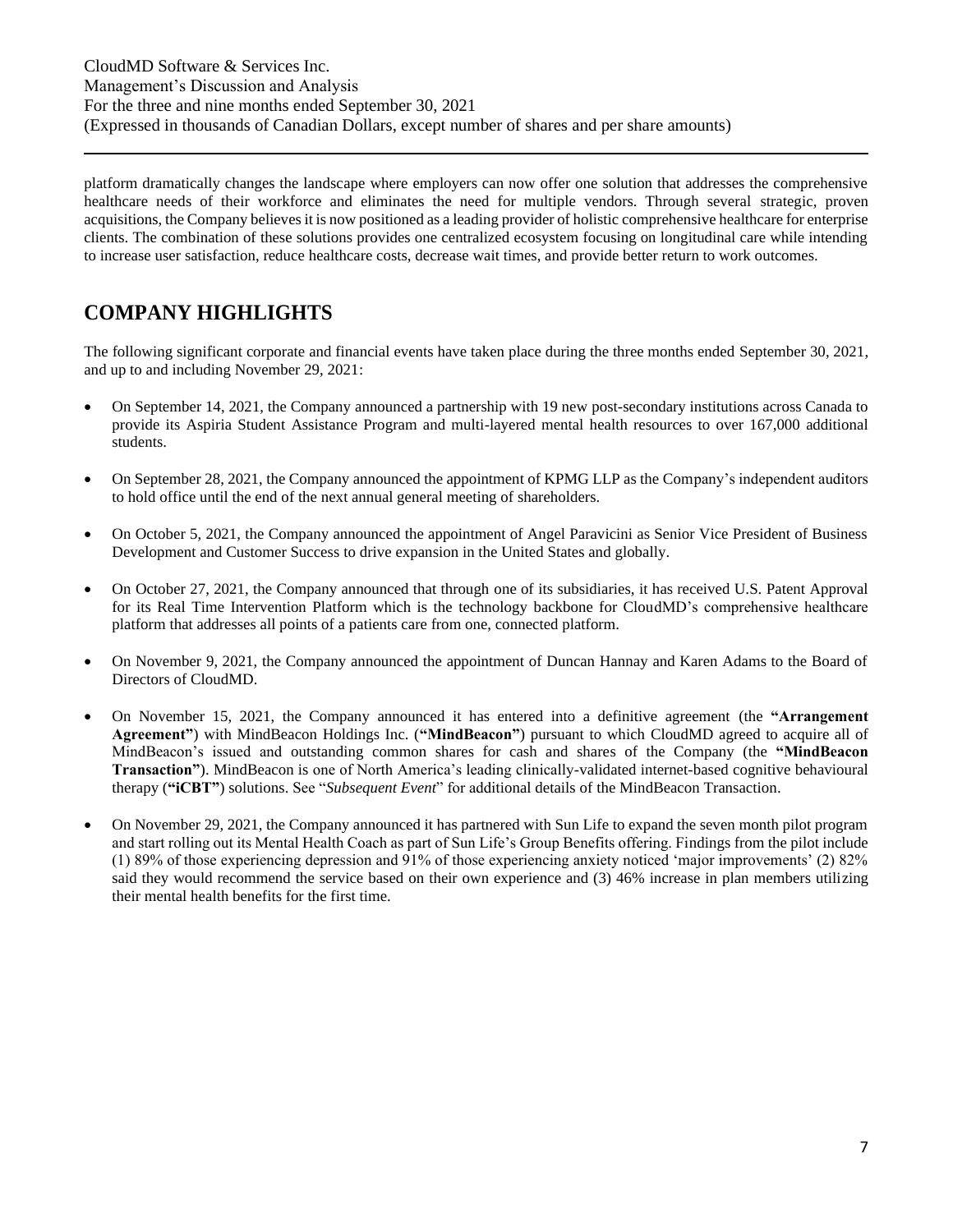# **PRODUCTS AND SERVICES**

The Company categorizes its revenues under three divisions: (1) Clinics & Pharmacies; (2) Digital Health Solutions; and (3) EHS (Enterprise Health Solutions).

### **Clinics & Pharmacies**

The Company currently operates a series of hybrid medical and rehabilitation clinics located in British Columbia and Ontario, including telemedicine services. The Company is focused on providing healthcare services, with the support of doctors, within the context of publicly accessible healthcare services that are reimbursed by the applicable health authorities. To the extent there are services rendered by the Company that are not eligible for reimbursement, such services are charged directly to patients and/or third parties.

The Company's strategy for Clinics & Pharmacies is to continue leveraging the medical practitioners and pharmacists regionally, while expanding patient support programs in the U.S. and Canada through the acquisition of Rxi, which was completed in Q2 2021. We will continue to expand our relationships with clinics and nurse practitioners to deliver care.

### *Medical Clinics*

CloudMD operates a network of inter-connected, high-tech medical clinics in British Columbia and Ontario. The medical clinics provide full-service family practice and patient care at these facilities, including telemedicine visits. CloudMD's clinic network includes over 100 medical practitioners and services over 500,000 patients directly.

### *Pharmacies / CloudMD on Demand*

CloudMD operates two pharmacies based in the Greater Vancouver Region in British Columbia. The pharmacies' primary source of revenue is the retailing of prescription drugs, over-the-counter drugs, and other front store items. In addition to product retailing, the pharmacies provide clinical services such as medication reviews and compounding services.

We have also partnered with pharmacy chains in specific geographical regions in Canada to provide on-demand virtual care kiosks in pharmacy consultation rooms which allows customers to see a licensed doctor for prescription refills and to diagnose non-emergency conditions, such as colds and flu, skin conditions, urinary tract infection, dizziness, fever and headache. The Company also offers on-demand telemedicine links through CloudMD on Demand which can be white-labeled into any website or e-commerce platform providing direct access to a doctor.

### *Patient Support Programs*

CloudMD offers patient support programs that create navigation and support for holistic disease management and clinical treatment outcomes for complex health issues. Our pharmaceutical logistic services include drug distribution, patient navigation assistance, a preferred pharmacy network of over 500 pharmacies and real-time universal disease management software. In Q2 2021, the Company acquired Rxi, obtaining the new capability of offering patient support programs for those with specialty high-cost drugs. Using technology, we can create engagement, monitor a patient, and distribute drugs through a seamless experience.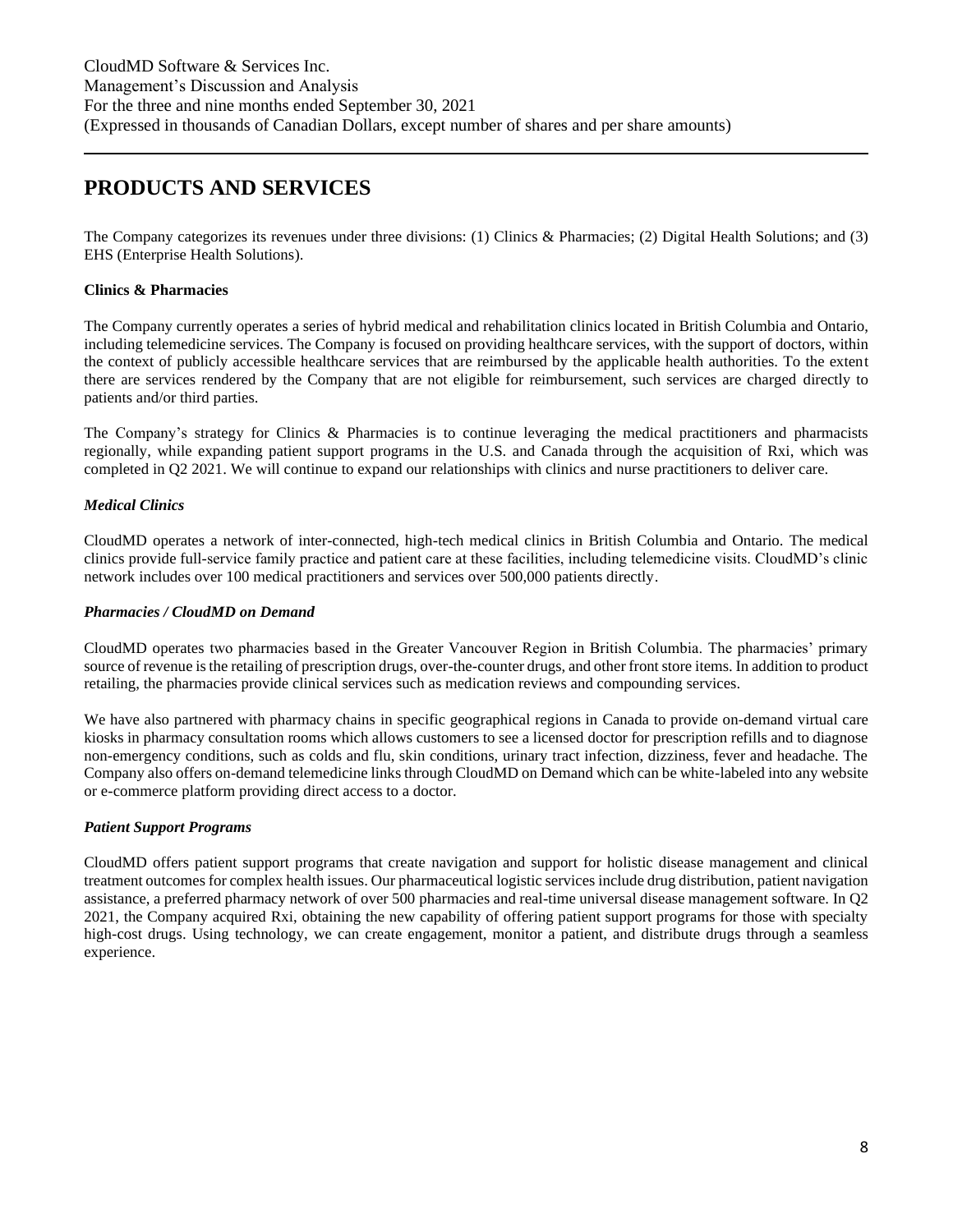#### **Digital Health Solutions**

Digital Health Solutions are offered on a subscription or license to use basis. The solutions are sold to companies, insurers, clinics and pharmacies (including those owned by CloudMD) who use our technology to create connectivity, and improve the healthcare practitioner, client and user experience while creating efficiencies in administration.

The following describes the solutions available to healthcare practitioners:

#### *ClinicAid, Juno EMR and Benchmark Systems*

CloudMD's billing and electronic medical records (**"EMR"**) solutions are offered across North America to over 500 clinics and almost 4,000 licensed practitioners. ClinicAid and Benchmark Systems offers billing solutions that increase productivity and efficiency. Our integrated EMR software solutions increase efficiencies for clinicians from primary care to multi-specialties.

#### *MyHealthAccess*

CloudMD's patient portal enables online appointments booking and virtual care visits. The platform works with our EMR to provide healthcare providers and primary care clinics with a user-friendly application. The user experience allows patients to book appointments real time 24/7 and message clinical staff.

The following solutions are marketed to governments, hospitals, and organizations interested in using technology as a binary way of creating engagement and connected care through a unified platform. The solutions can be used to follow care pathways, monitor individuals, create engagement through education, and connect to specific healthcare services through a unified platform. EHS (Enterprise Health Solutions) uses this technology to connect individuals to healthcare solutions and in our Clinics and Pharmacies to improve the care experience.

#### *Health and Wellness Platform*

CloudMD's real time intervention platform is the foundation of our Complete Health Platform. This technology is being integrated within CloudMD to connect all of our services for individuals and provides our clinicians referrals directly from the platform. We also license this software to companies who are looking to create a connected patient-focused platform. This platform has been used within the U.S. government to provide access to substance abuse and opioid treatment.

#### *Education*

CloudMD has an award-winning iMD platform providing peer-reviewed educational resources, trusted and used by healthcare professionals to provide factual, medical information that promotes positive patient behaviour in all health sectors. This platform is used by our clinics and pharmacies and is integrated into our EHS offerings. The intuitive platform provides a robust digital library and consultative visual component which is available on any digital device. The platform has access to over 7.5 million patients and is currently being used by over 10,000 healthcare professionals and other users including: 3,800 doctors, 2,000 pharmacies, 140 hospitals, and 150 specialty clinics. In addition, it has partnerships with over 30 global pharmaceuticals companies, 18 digital healthcare integration providers, Health Canada and over 60 healthcare associations in North America. The robust medical library already has over 80,000 patient-friendly images, brochures and videos covering 2,100 health conditions, which includes the medical Mayo Clinic library.

#### *Vision Care*

CloudMD recently acquired an online eyewear platform, known as VisionPros, providing contact lenses and eyeglasses to customers across North America. VisionPros offers customers all of the leading brands of contact lenses and has its own line of eyeglasses and sunglasses called KIND Eyewear. For over 10 years, VisionPros has donated funding, equipment, and medical personnel to bring the gift of sight to people in need in underdeveloped countries. EHS uses this technology to support insurers and organizations in the delivery of eyewear for employees.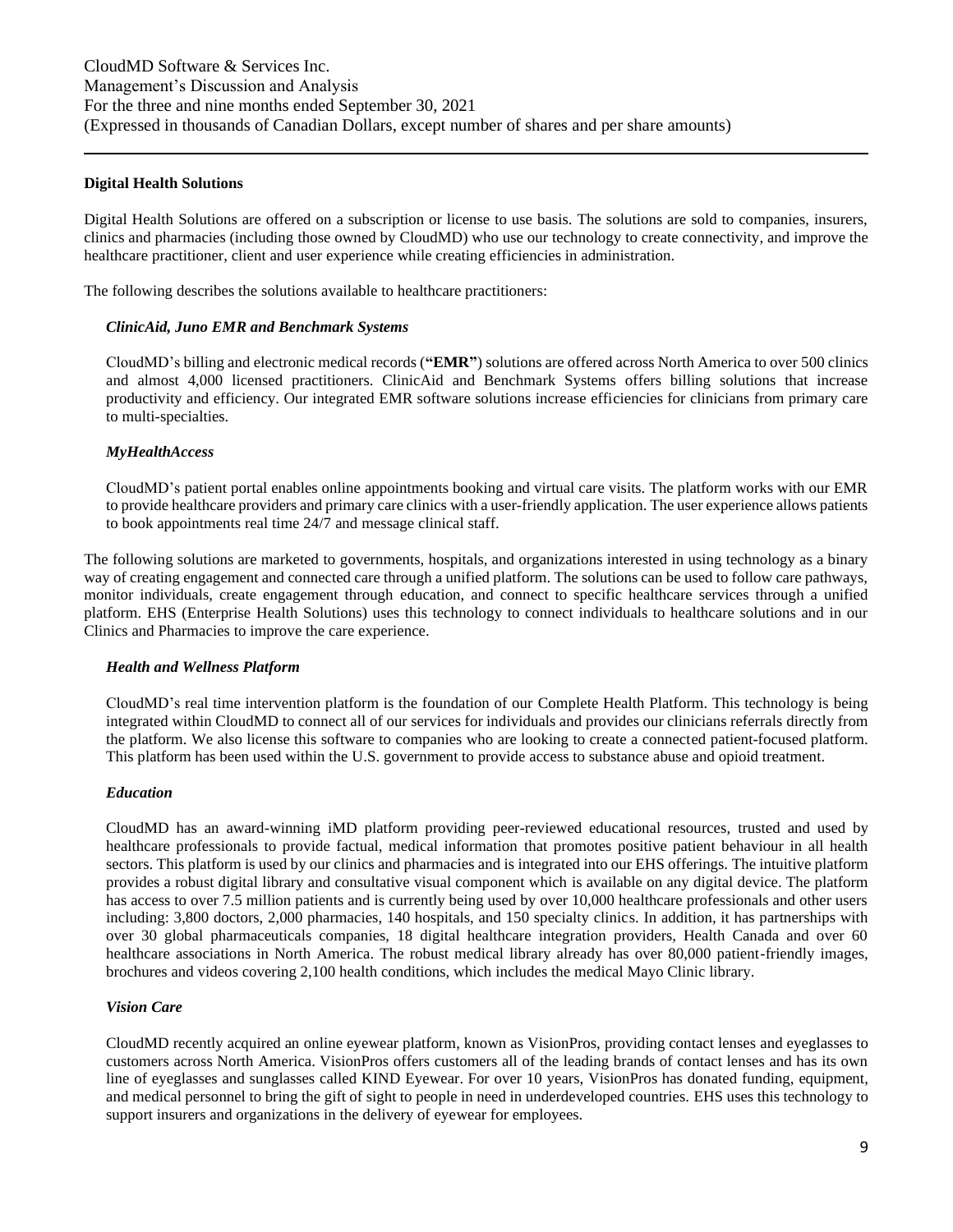### **EHS (Enterprise Health Solutions)**

EHS' revenue is generated through two pricing models:

- Subscription-based pricing model using a price per member per month with an average contractual term of 3 years; and
- Per-case billing model at an agreed upon rate for services that are used in disability management, occupational health, and other employer services.

The foundation of the EHS division is delivering programs that address mental, physical, and social issues experienced by employees and their family members through available insurance solutions. These programs can be available on a stand-alone basis or through a comprehensive, digitally connected platform for corporations, insurers, and advisors to better manage the health and wellness of their employees and customers.

Through several strategic acquisitions, CloudMD is now positioned as a leading provider to the employer healthcare market with our unique comprehensive ability to offer services that address the rising benefit costs of organizations. CloudMD's proprietary Comprehensive Integrated Health Platform addresses all points of a patient's care including triage, assessment and navigation which reduce healthcare costs, decrease wait times, and provide better return to work outcomes. CloudMD's teambased, whole-person approach to healthcare aims to engage patients and clients, empower doctors and mental health practitioners, while leveraging technology to connect the entire health ecosystem and provide longitudinal care. CloudMD's capabilities include:

### *Mental Health Support Solutions (EFAP /Mental Health Coaching)*

CloudMD's leading Mental Health Support solutions uses our proprietary digital platform to provide triage, assessment and case management of mental wellbeing and mental health disorders. Our nurse navigation-led solution includes personalized care plans, access to online educational resources, healthcare system navigation, and comprehensive case management to support an individual's emotional, physical, and mental wellbeing toward improved outcomes and effective return to function. Our Mental Health Support solutions focus on a multi-modality support model to drive individual choice on the appropriate care pathways for their situation that includes in-person, telephonic or virtual support solutions. Our Mental Health Support solution is effective across the healthcare continuum and includes services that address crisis, episodic, short-term, long term, chronic and specialized services such as trauma, substance use and addictions.

### *Healthcare Navigation*

The cornerstone of our EHS division is our healthcare navigators who become advocators and advisors as individuals access treatment for return to function. The nurse navigators provide knowledge, clinical expertise and utilize relationships with over 55,000 physician specialists and therapists to manage complex disability and healthcare situations. The solutions are utilized by a wide range of customers including employers, individuals, disability case managers, life and health insurers, and property and casualty insurers. Proven results include a 20% reduction in benefit and disability costs, 6-month reduction in disability duration (on average), access to treatment 220 days sooner (on average), improved employee satisfaction (reported by 75% of clients) and 420% return on investment or greater in payroll savings due to reduced illness-related absences.

#### *Rehabilitation and Assessments*

Employers, insurance companies and lawyers rely on our national integrated network of medical practitioners across Canada who perform independent medical assessments, return to work support, functional capacity evaluations, rehabilitation support, job demand analysis, etc. These services are delivered virtually, on-demand and on-site. Our network of our 2,000 specialists support individuals in understanding mental and physical health issues with a focus on return to function. Our recent acquisition of Oncidium Inc. ("**Oncidium**") included a new software platform, iAssess, that enables workflow management, practitioner engagement and margin expansion in the delivery of services. This proprietary platform will be used in all of enterprise health network management over time.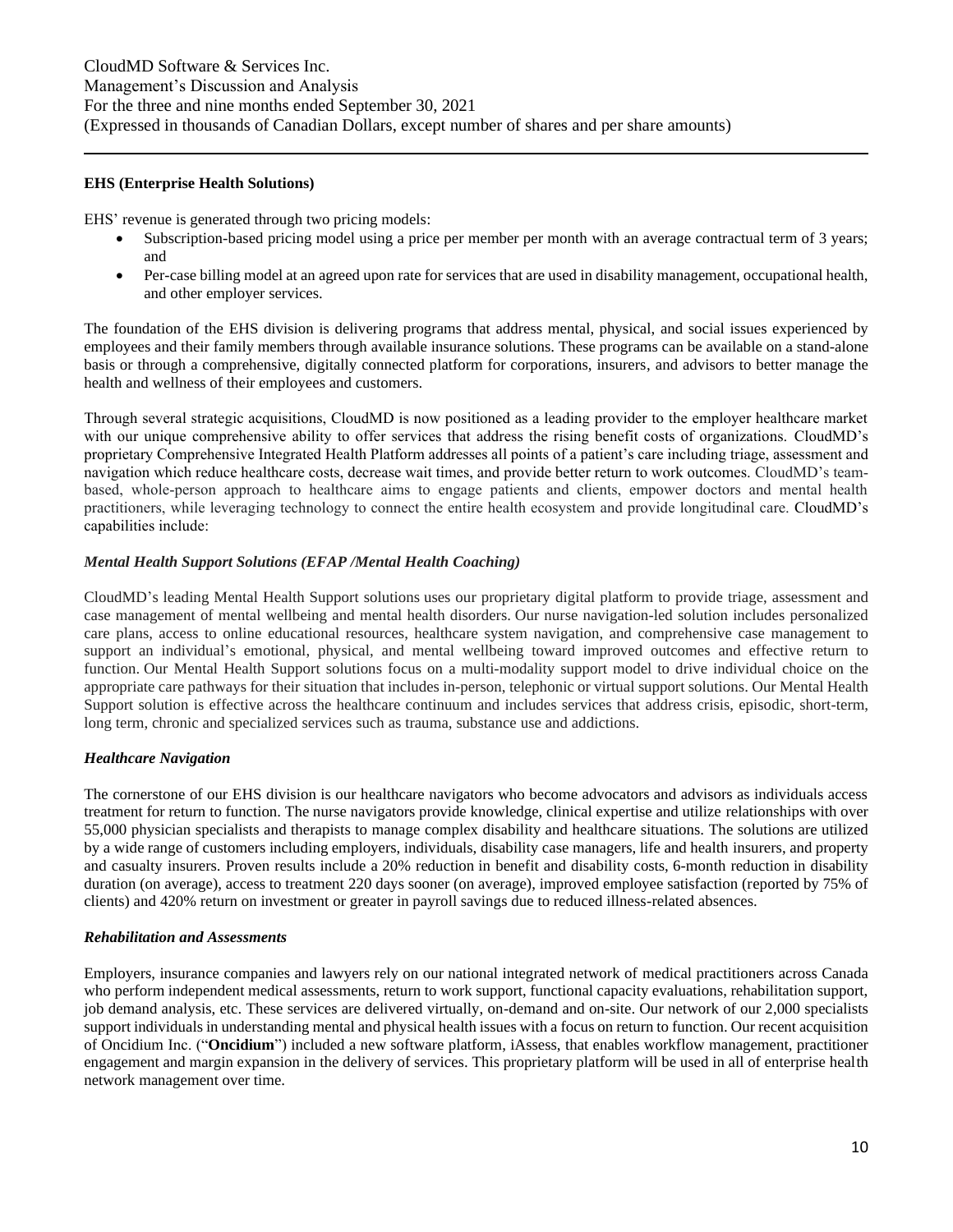### *Absence Management and Occupational Health*

Through the acquisition of Oncidium, which was completed on June 25, 2021, CloudMD has one of Canada's leading health management companies with clients from several of Canada's Fortune 500 companies. Oncidium's services focus on reducing occupational absences by delivering solutions that improve the health and wellness of employees. Oncidium's services include solutions that support absentee management, short-term and long-term disability, workers' compensation claims management, mental health assessment and evaluation services that focus on prevention, accommodation, and recovery. Oncidium's services are delivered virtually, on-demand and on-site through its network of over 1,000 healthcare professionals, assessors and medical centers nationally.

# <span id="page-10-0"></span>**SELECTED FINANCIAL INFORMATION**

The following table highlights key financial information for the three and nine months ended September 30, 2021, as compared to the prior comparable periods:

|                                                                         |                   | Three months ended |                 |             |                 | Nine months ended |                 |        |
|-------------------------------------------------------------------------|-------------------|--------------------|-----------------|-------------|-----------------|-------------------|-----------------|--------|
| <b>Selected Financial Information</b>                                   | September 30,     |                    | <b>Variance</b> |             | September 30,   |                   | <b>Variance</b> |        |
|                                                                         | 2021              | 2020               | $(\$)$          | $(\%)$      | 2021            | 2020              | $($ \$)         | $(\%)$ |
| Revenue                                                                 | \$<br>$39,162$ \$ | 3,359 \$           | 35,803          | 1066%       | \$<br>63,596 \$ | 9,205<br>\$.      | 54,391          | 591%   |
| Cost of sales                                                           | (25,866)          | (2,100)            | (23,766)        | 1132%       | (41, 152)       | (5,792)           | (35,360)        | 610%   |
| Gross profit <sup>(1)</sup>                                             | 13,296            | 1,259              | 12,037          | 956%        | 22,444          | 3,413             | 19,031          | 558%   |
| Gross profit %                                                          | 34.0%             | 37.5%              |                 |             | 35.3%           | 37.1%             |                 |        |
| Expenses                                                                | 17,138            | 3,918              | 13,220          | 337%        | 37,803          | 10.001            | 27,802          | 278%   |
| Loss before other items                                                 | (3,842)           | (2,659)            | (1,183)         | 44%         | (15,359)        | (6,588)           | (8,771)         | 133%   |
| Other items and taxes                                                   | (387)             | (65)               | (322)           | 495%        | (320)           | (527)             | 207             | $-39%$ |
| Non-controlling interest                                                | 8                 | ٠                  | 8               | 100%        | 15              |                   | 15              | 100%   |
| Net comprehensive loss attributable to equity<br>holders of the Company | (4,237)           | (2, 724)           | (1,513)         | 56%         | (15,694)        | (7,115)           | (8,579)         | 121%   |
| Adjusted EBITDA <sup>(1)</sup>                                          | \$<br>807         | \$<br>(1,321)      | 2,128           | $-161\%$ \$ | $(1,481)$ \$    | $(3,443)$ \$      | 1,962           | $-57%$ |

*(1) Gross profit and Adjusted EBITDA are non-GAAP measures as described in the Non-GAAP Financial Measures section of this MD&A.*

# <span id="page-10-1"></span>**OVERALL PERFORMANCE AND DISCUSSION OF OPERATIONS**

### *Revenue*

The following table provides a summary of our revenues by category:

|                             |               | Three months ended       |                           |          |                              | Nine months ended |               |      |       |      |                 |               |  |  |
|-----------------------------|---------------|--------------------------|---------------------------|----------|------------------------------|-------------------|---------------|------|-------|------|-----------------|---------------|--|--|
| <b>Revenue</b>              | September 30, |                          |                           | Variance |                              |                   | September 30, |      |       |      | <b>Variance</b> |               |  |  |
|                             | 2021          | 2020                     | $\left( \text{\$}\right)$ |          | $\left( \frac{0}{0} \right)$ | 2021              |               | 2020 |       | (\$) |                 | $\frac{9}{6}$ |  |  |
| Clinics & pharmacies        | 9.553         | 2.900                    |                           | 6,653    | 229%                         |                   | 19.928        |      | '.860 |      | 12.068          | 154%          |  |  |
| Digital health solutions    | 10.039        | 459                      |                           | 9,580    | 2087%                        |                   | 16.471        |      | 1,345 |      | 15,126          | 1125%         |  |  |
| Enterprise health solutions | 19.570        | $\overline{\phantom{a}}$ |                           | 19.570   | 100%                         |                   | 27.197        |      |       |      | 27.197          | 100%          |  |  |
| <b>Total revenue</b>        | 39,162        | 3.359                    |                           | 35,803   | 1066%                        |                   | 63,596        |      | 9.205 |      | 54.391          | 591%          |  |  |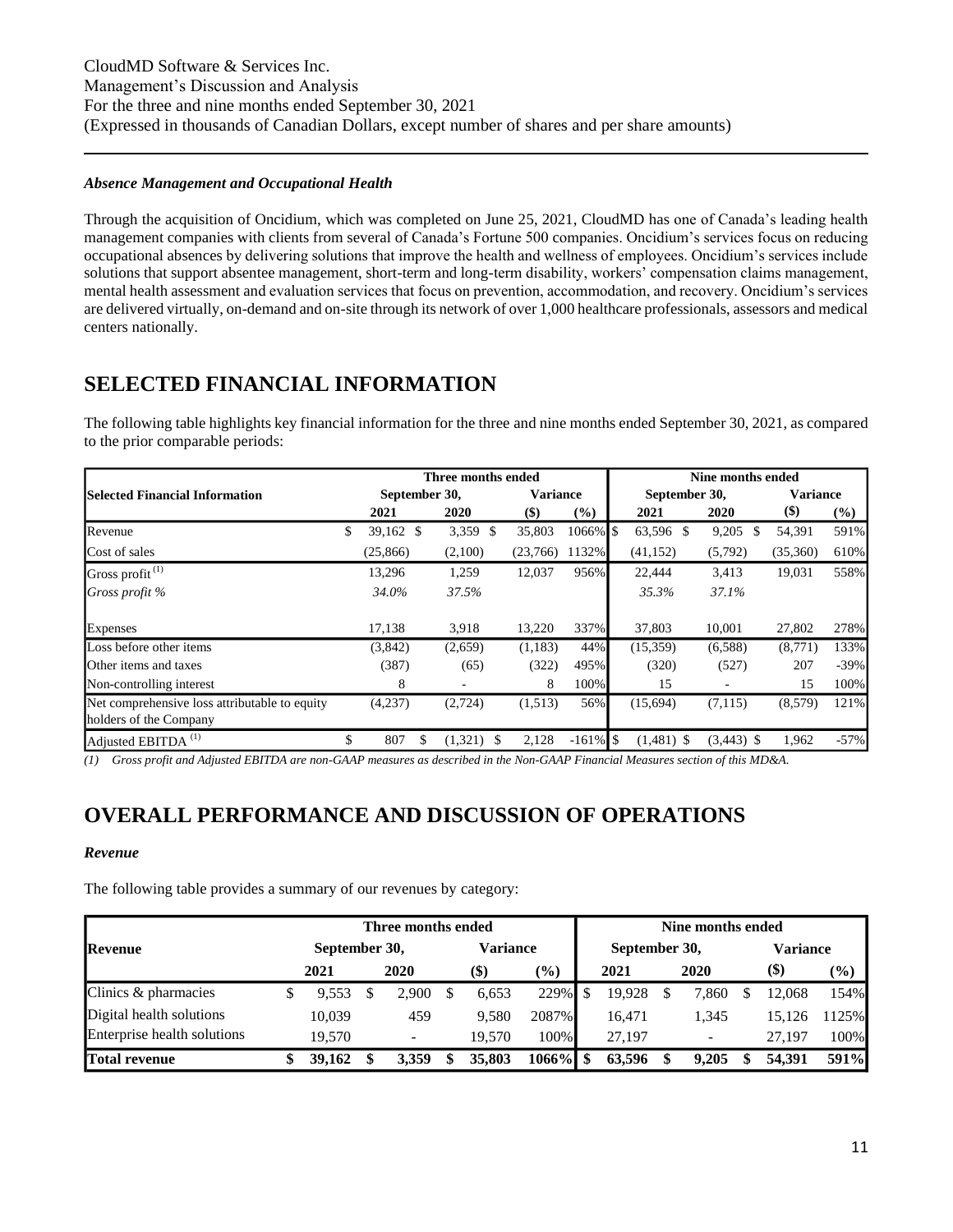Total revenue for the three and nine months ended September 30, 2021 increased by \$35,803 or 1,066% and \$54,391 or 591% over the prior comparable periods, respectively. The increase in overall revenue was primarily attributable to the Company 14 acquisition that the Company completed in the last 12 months.

Clinics & Pharmacies revenues increased to \$9,553 and \$19,928 for the three and nine months ended September 30, 2021, respectively, primarily due to acquisitions. Acquisition growth was led by the acquisition of a patient support program business which was completed on May 11, 2021. Organically, Clinics and Pharmacies revenues for the three months ended September 30, 2021 were flat over the same year-ago period as the increased virtual visits through the CloudMD app in British Columbia and Ontario were offset by a decrease in revenues from the Company's regional pharmacies.

Digital Health Solutions revenues increased to \$10,039 and \$16,471 for the three and nine months ended September 30, 2021, respectively, primarily due to acquisitions, including VisionPros, IDYA4, Benchmark Systems and iMD. In addition to growth from business acquisitions, Digital Health Solutions revenues for the three months ended September 30, 2021 grew 26% organically over the same year-ago period new product features and enhancements made available on the Company's digital platforms, including a partnership with Canada Health Infoway (**"Infoway"**) to integrate Infoway's national e-prescribing service, PrescribeIT**®**, with CloudMD's Juno EMR software.

EHS (Enterprise Health Solutions) revenues increased to \$19,570 and \$27,197 for the three and nine months ended September 30, 2021, respectively, due to acquisitions. In 2021, the Company signed new multi-year contracts and experienced strong customer adoption of the Company's new Comprehensive Integrated Health Platform.

|                      |               | Three months ended |  |                           |                              | Nine months ended |               |  |                          |  |                           |        |  |  |
|----------------------|---------------|--------------------|--|---------------------------|------------------------------|-------------------|---------------|--|--------------------------|--|---------------------------|--------|--|--|
| Revenue              | September 30, |                    |  | Variance                  |                              |                   | September 30, |  |                          |  | Variance                  |        |  |  |
|                      | 2021          | 2020               |  | $\left( \text{\$}\right)$ | $\left( \frac{0}{0} \right)$ | 2021              |               |  | 2020                     |  | $\left( \text{\$}\right)$ | $(\%)$ |  |  |
| Canada               | 31.737        | 3.359              |  | 28,378                    | 845% \$                      |                   | 51,513        |  | 9,205                    |  | 42,308                    | 460%   |  |  |
| <b>United States</b> | 7.425         |                    |  | 7.425                     | 100%                         |                   | 12.083        |  | $\overline{\phantom{a}}$ |  | 12.083                    | 100%   |  |  |
| <b>Total revenue</b> | 39.162        | 3.359              |  | 35,803                    | $1066\%$ \$                  |                   | 63,596        |  | 9,205                    |  | 54.391                    | 591%   |  |  |

The following table provides a summary of our revenues by territory:

Revenues earned in Canada for the three and nine months ended September 30, 2021 increased by \$28,378 or 845% and \$42,308 or 460% over the prior comparable periods, respectively. The increase in overall revenues was primarily attributable to the Company's acquisitions completed in the last 12 months.

Revenues earned in U.S. for the three and nine months ended September 30, 2021 represented 19% of total revenues. The increase is attributable to the acquisition of U.S. businesses, including the Company's online eyewear platform, where the majority of revenues are earned in the United States. The Company expects the proportion of revenues earned in the United States to increase due to its U.S. expansion plans, including the MindBeacon Transaction.

### *Gross Profit*

Gross profit for the three and nine months ended September 30, 2021 increased by \$12,037 or 956% and \$19,031 or 558% over the prior comparable periods, respectively, as a result of the increase in total revenue, primarily attributable to business acquisitions and organic growth.

The gross profit percentage was 34.0% and 35.3% for the three and nine months ended September 30, 2021, as compared to 37.5% and 37.1% for the same year-ago periods, respectively. The decrease in overall gross profit percentage for the three months ended September 30, 2021 was primarily due to revenue mix, where the Company's online eyewear platform and patient support programs, currently lower-margin businesses, represented approximately 32.0% of revenues for the three months ended September 30, 2021. The Company expects its gross profit percentage to increase in the future due to ongoing efforts to integrate its acquisitions and increase its operational efficiency, and completion of the MindBeacon Transaction, which is expected to produce a higher gross profit percentage.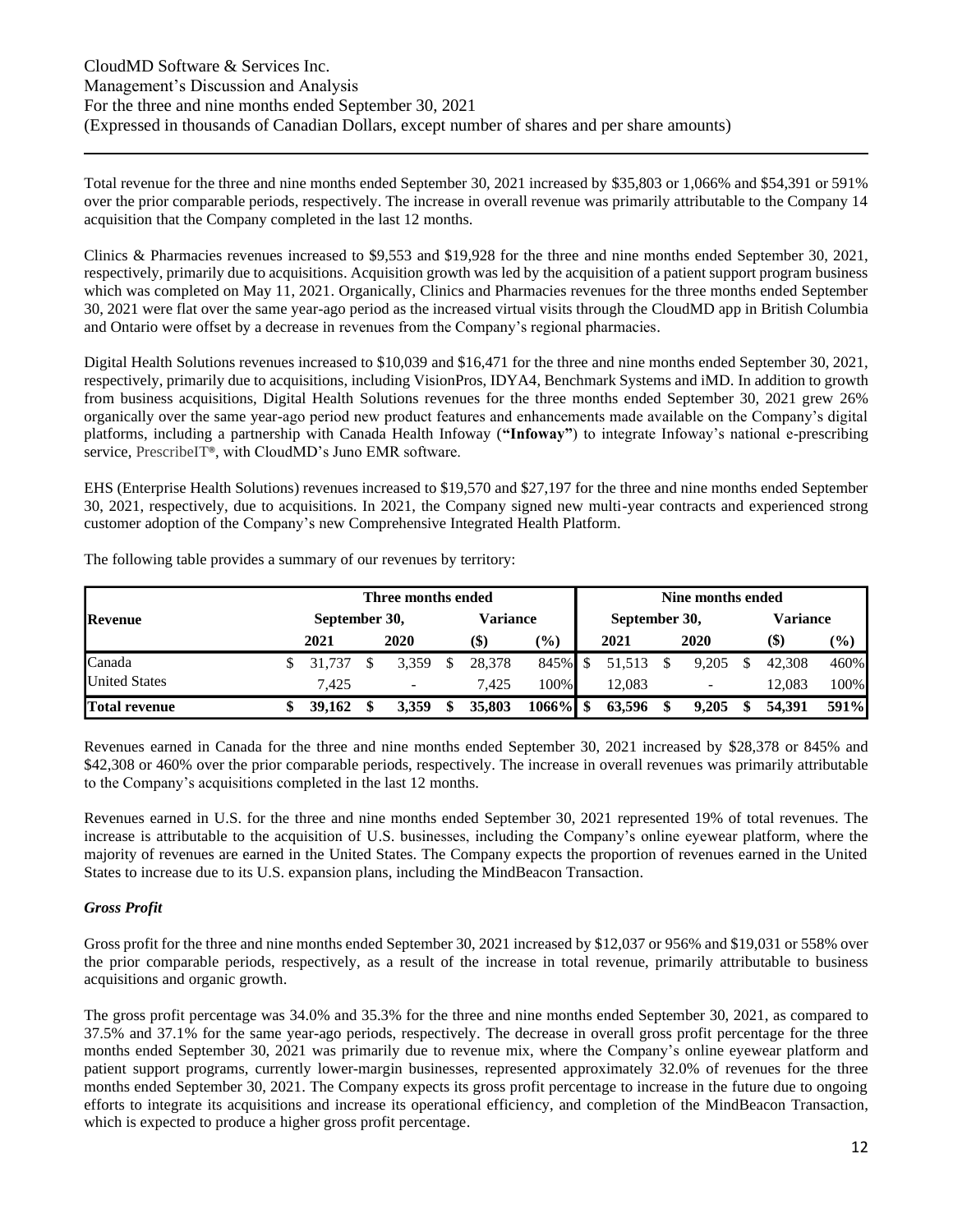### *Expenses*

|                                                          |    |               | Three months ended |                 |         |                         | <b>Nine months ended</b> |                 |        |
|----------------------------------------------------------|----|---------------|--------------------|-----------------|---------|-------------------------|--------------------------|-----------------|--------|
| <b>Expenses</b>                                          |    | September 30, |                    | <b>Variance</b> |         | September 30,           |                          | <b>Variance</b> |        |
|                                                          |    | 2021          | 2020               | $($ \$)         | (%)     | 2021                    | 2020                     | $($ \$          | (%)    |
| Expenses, as reported                                    | S  | 17,138 \$     | 3,918<br>\$        | 13,220          | 337% \$ | 37,803<br><sup>\$</sup> | 10,001                   | 27,802          | 278%   |
| Non-cash expenses:                                       |    |               |                    |                 |         |                         |                          |                 |        |
| Share-based compensation                                 |    | (1,543)       | (559)              | (984)           | 176%    | (4,576)                 | (1,508)                  | (3,068)         | 203%   |
| Depreciation and amortization                            |    | (1,083)       | (262)              | (821)           | 313%    | (2,601)                 | (673)                    | (1,928)         | 286%   |
| Cash expenses                                            |    | 14,512        | 3,097              | 11,415          | 369%    | 30,626                  | 7,820                    | 22,806          | 292%   |
| Non-operating expenses:                                  |    |               |                    |                 |         |                         |                          |                 |        |
| Financing-related costs <sup>(1)</sup>                   |    |               | (245)              | 245             | $-100%$ | (871)                   | (505)                    | (366)           | 72%    |
| Acquisition-related and integration costs <sup>(1)</sup> |    | (1,802)       | (190)              | (1,612)         | 848%    | (5, 474)                | (310)                    | (5,164)         | 1666%  |
| Litigation costs $^{(1)}$                                |    | (37)          | (64)               | 27              | $-42%$  | (83)                    | (467)                    | 384             | $-82%$ |
| Adjusted cash expenses <sup>(1)</sup>                    | \$ | 12.673 \$     | 2,598<br>\$        | 10.075          | 388% \$ | 24,198<br>-S            | 6,538                    | 17.660          | 270%   |

*(1) Financing-Related Costs, Acquisition-Related and Integration Costs, Litigation Costs and Adjusted Cash Expenses are non-GAAP measure as described in the Non-GAAP Financial Measures section of this MD&A.*

Total expenses for the three and nine months ended September 30, 2021 increased by \$13,220 or 337% and \$27,802 or 278% over the prior comparable periods, respectively.

The Company defines Adjusted Cash Expenses as expenses excluding non-cash expenses and non-operating expenses. Adjusted cash expenses for the three and nine months ended September 30, 2021 increased by \$10,075 or 388% and \$17,660 or 270% over the prior comparable periods, respectively. The increase for the quarter was primarily due to the Company's acquisitions in the past 12 months, and higher staffing costs due to an expanded workforce to support the Company's growth strategy.

|                             |           | Three months ended |         |                 | Nine months ended |               |       |                 |               |  |  |  |
|-----------------------------|-----------|--------------------|---------|-----------------|-------------------|---------------|-------|-----------------|---------------|--|--|--|
| <b>Operational Expenses</b> |           | September 30,      |         | <b>Variance</b> |                   | September 30, |       | <b>Variance</b> |               |  |  |  |
|                             | 2021      | 2020               | $(\$\)$ | (%)             |                   | 2021          | 2020  | <b>(\$)</b>     | $\frac{6}{2}$ |  |  |  |
| Sales and marketing         | 2.530     | 769                | .761    | 229% \$         |                   | 5,453         | 2.285 | 3.168           | 139%          |  |  |  |
| Research and development    | 1.196     | 394                | 802     | 204%            |                   | 2.921         | 1.154 | 1.767           | 153%          |  |  |  |
| General and administrative  | 8.984     | .499               | 7.485   | 499%            |                   | 15.907        | 3.566 | 12.341          | 346%          |  |  |  |
| <b>Operational expenses</b> | 12.710 \$ | 2.662              | 10,048  | $377\%$ \$      |                   | 24,281        | 7,005 | 17.276          | 247%          |  |  |  |

### Sales and Marketing

Sales and marketing expenses for the three and nine months ended September 30, 2021 increased by \$1,761 or 229% and \$3,168 or 139% over the prior comparable periods, respectively. The increase is attributable to additional expenses assumed from businesses acquired in the last 12 months. In the period, we focused our sales and marketing activities on sales resources, marketing collateral, website design and multiproduct sales to penetrate the market and sell additional solutions to existing customers.

### Research and Development

Research and development expenses for the three and nine months ended September 30, 2021 increased by \$802 or 204% and \$1,767 or 153% over the prior comparable periods, respectively. The increase is primarily attributable to additional expenses assumed from businesses acquired in the last 12 months. In the period, we focused our research and development activities on new product development activities, including our new Comprehensive Integrated Health Platform where we completed a successful seven month pilot program with Sun Life, who is now rolling it out as part of its group benefit offering .

### General and Administrative

General and administrative expenses for the three and nine months ended September 30, 2021 increased by \$7,485 or 499% and \$12,341 or 346% over the prior comparable periods, respectively. This increase is primarily attributable to additional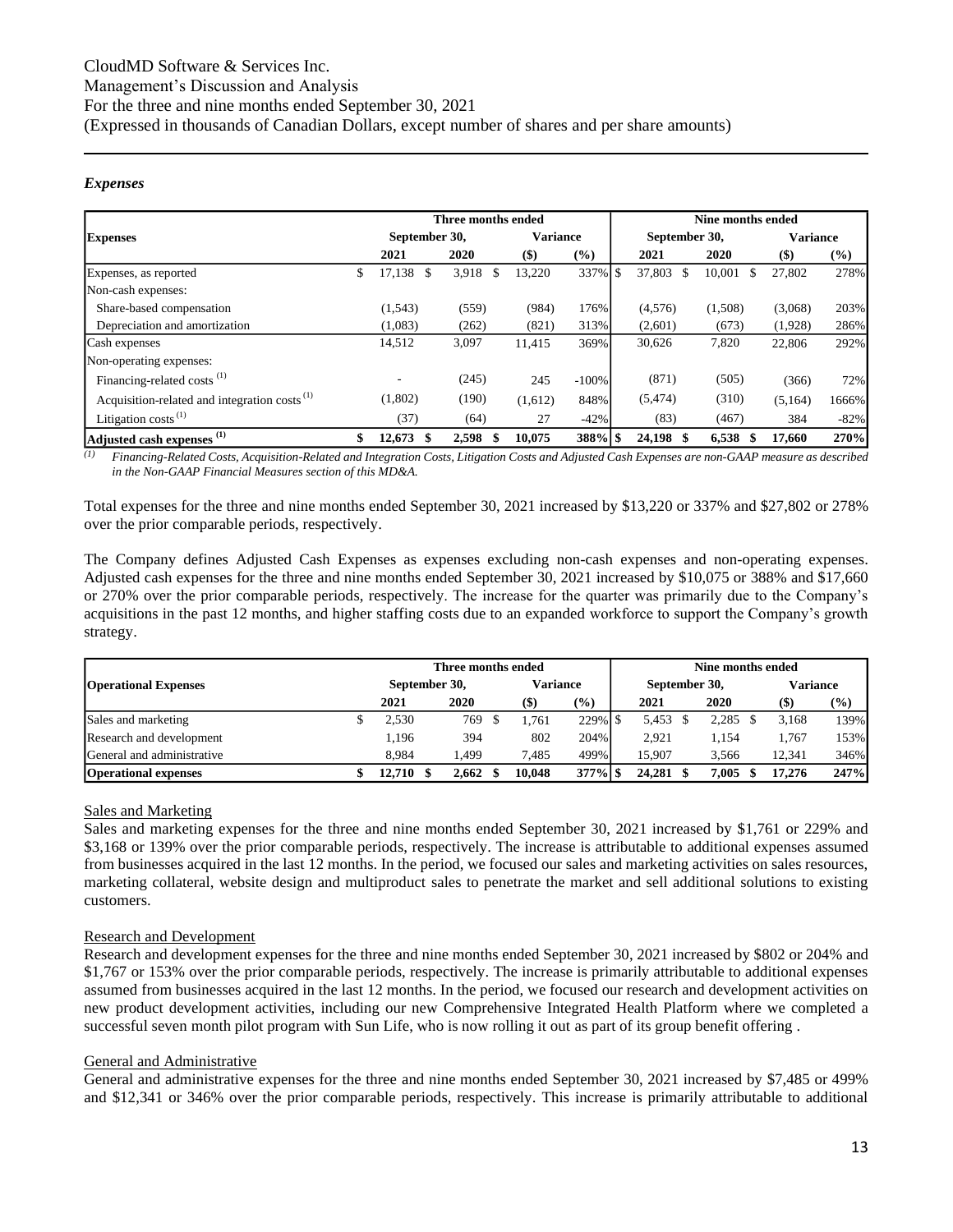expenses from businesses acquired in the last 12 months; additional staffing costs to augment the Company's infrastructure; higher audit fees to support the Company's growth strategy; and investments to data privacy and security.

#### Financing-Related Costs

Financing-related costs for the three months ended September 30, 2021 was \$nil, as there were no financing activities in the period. Financing-related costs for the nine months ended September 30, 2021 were \$871, which include expenses incurred in relation to the debt financing for Oncidium in June 2021 and a bought deal prospectus offering in March 2021. Eligible costs that were directly attributable to the debt financing have been recorded as a reduction in long-term debt on its statement of financial position.

#### Acquisition-Related and Integration Costs

Acquisition-related and integration costs for the three and nine months ended September 30, 2021 increased to \$1,802 and \$5474. Acquisition-related and integration costs include expenses incurred in relation to the Company's corporate development, business acquisition and integration activities. For the three months ended September 30, 2021, the Company identified and executed on \$1,500 in annual cost savings resulting from ongoing integration activities. The Company completed 14 acquisitions in the last 12 months.

### *Net Comprehensive Loss Attributable to Equity Holders of the Company*

Total net comprehensive loss attributable to equity holders of the Company for the three and nine months ended September 30, 2021 was \$4,237 and \$15,694, compared to \$2,724 and \$7,115 for the same year-ago periods, respectively. The increase in net comprehensive loss attributable to equity holders of the Company was primarily due to additional expenses incurred to support the Company's growth strategy, exceeding its increased revenue and gross profit for the periods.

#### *EBITDA and Adjusted EBITDA*

EBITDA for the three and nine months ended September 30, 2021 was a loss of \$1,935 and \$11,519 compared to a loss of \$2,379 and \$6,233 for the same year-ago periods, respectively.

Adjusted EBITDA for the three and nine months ended September 30, 2021 was \$807 and a loss of \$1,481, compared to a loss of \$1,321 and \$3,443 for the same year-ago periods, respectively.

The following table provides a reconciliation of net loss for the periods to EBITDA and Adjusted EBITDA for the three and nine months ended September 30, 2021 and 2020:

|                                                  |         |               | Three months ended |                 |             |               | Nine months ended |                 |         |  |  |
|--------------------------------------------------|---------|---------------|--------------------|-----------------|-------------|---------------|-------------------|-----------------|---------|--|--|
|                                                  |         | September 30, |                    | <b>Variance</b> |             | September 30, |                   | <b>Variance</b> |         |  |  |
|                                                  | 2021    |               | 2020               | $($ \$          | $(\%)$      | 2021          | 2020              | $($)$           | $(\%)$  |  |  |
| Net comprehensive loss, attributable to          |         |               |                    |                 |             |               |                   |                 |         |  |  |
| \$<br>equity holders of the Company              | (4,237) | S             | (2,724)            | (1,513)         |             | $(15,694)$ \$ | $(7,115)$ \$      | (8,579)         | 121%    |  |  |
| Add:                                             |         |               |                    |                 |             |               |                   |                 |         |  |  |
| Interest and accretion expense                   | 774     |               | 64                 | 710             | 1109%       | 974           | 190               | 784             | 413%    |  |  |
| Income taxes                                     | 143     |               | 19                 | 124             | 653%        | 298           | 19                | 279             | 1468%   |  |  |
| Deferrred tax expense                            | 302     |               |                    | 302             | 100%        | 302           |                   | 302             | 100%    |  |  |
| Depreciation and amortization                    | 1,083   |               | 262                | 821             | 313%        | 2,601         | 673               | 1,928           | 286%    |  |  |
| $\mathbf{EBITDA}^{(1)}$ for the period           | (1,935) |               | (2,379)            | 444             | $-19%$      | (11,519)      | (6,233)           | (5,286)         | 85%     |  |  |
| Share-based compensation                         | 1,543   |               | 559                | 984             | 176%        | 4,576         | 1,508             | 3,068           | 203%    |  |  |
| Financing-related costs                          |         |               | 245                | (245)           | $-100%$     | 871           | 505               | 366             | 72%     |  |  |
| Acquisition-related and integration costs, net   | 1,802   |               | 190                | 1,612           | 848%        | 5,474         | 310               | 5,164           | 1666%   |  |  |
| Litigation costs and loss provision              | 37      |               | 64                 | (27)            | $-42%$      | 83            | 467               | (384)           | $-82%$  |  |  |
| Change in fair value of contingent consideration | (640)   |               |                    | (640)           | 100%        | (966)         |                   | (966)           | $-100%$ |  |  |
| Adjusted $EBITDA(1)$ for the period<br>\$        | 807     |               | (1,321)            | 2,128           | $-161\%$ \$ | $(1,481)$ \$  | $(3,443)$ \$      | 1,962           | $-57%$  |  |  |

*(1) EBITDA and Adjusted EBITDA are non-GAAP measures as described in the Non-GAAP Financial Measures section of this MD&A.*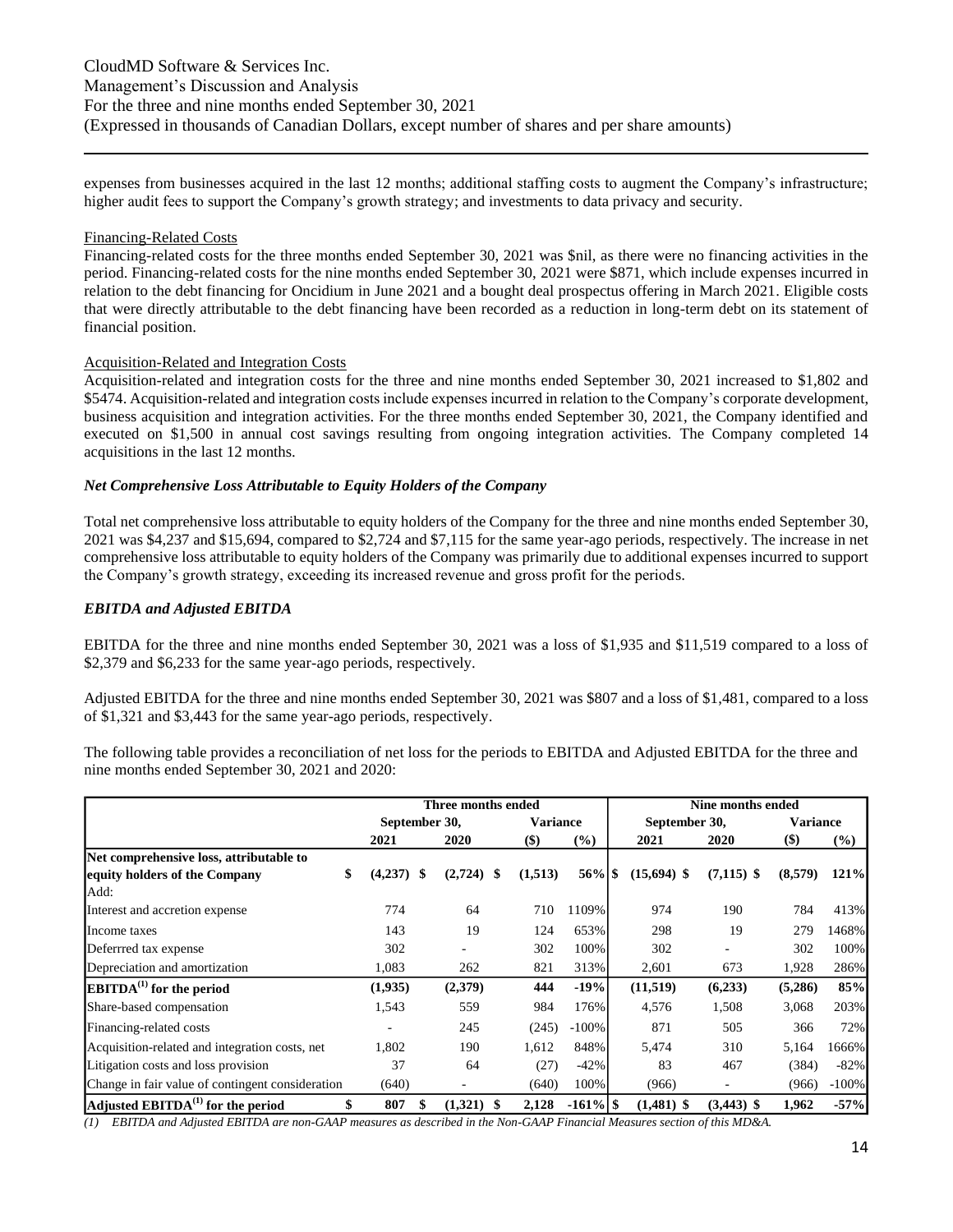### <span id="page-14-0"></span>**SUMMARY OF QUARTERLY RESULTS**

The following tables provides a summary of the Company's financial results for the eight most recently completed quarters:

|                                   | O3 2021      | O <sub>2</sub> 2021 | O1 2021      | <b>O4 2020</b> | $\bf{03}$ 2020 <sup>(1)</sup> | $Q22020^{(1)}$ | O1 2020 <sup>(1)</sup> | <b>O4 2019</b> |
|-----------------------------------|--------------|---------------------|--------------|----------------|-------------------------------|----------------|------------------------|----------------|
| Revenue                           | 39.162 S     | 15,659 \$           | 8,775 \$     | 5,810 \$       | 3,359 \$                      | 2.790 \$       | $3,057$ \$             | 2.443          |
| Gross profit                      | 13,296 \$    | 5,557 \$            | 3,591 \$     | 2,346 \$       | 1,259                         | $1,031$ \$     | $1,124$ \$             | 1,062          |
| Gross profit %                    | 34.0%        | 35.5%               | 40.9%        | 40.4%          | 37.5%                         | 37.0%          | 36.8%                  | 43.5%          |
| Net comprehensive loss,           |              |                     |              |                |                               |                |                        |                |
| attributable to equity holders of |              |                     |              |                |                               |                |                        |                |
| the Company                       | $(4,237)$ \$ | $(6,150)$ \$        | $(5,307)$ \$ | $(5,224)$ \$   | $(2,724)$ \$                  | $(2,768)$ \$   | $(1,623)$ \$           | (1, 474)       |
| <b>Adjusted EBITDA</b>            | 807 \$       | $(720)$ \$          | $(1,542)$ \$ | $(1,516)$ \$   | $(1,321)$ \$                  | $(1,293)$ \$   | $(830)$ \$             | (603)          |
| EPS, basic and diluted            | $(0.02)$ \$  | $(0.03)$ \$         | $(0.03)$ \$  | $(0.04)$ \$    | $(0.02)$ \$                   | $(0.03)$ \$    | $(0.02)$ \$            | (0.02)         |
| Cash and cash equivalents         | 53,685 \$    | 60,880 \$           | 99,220 \$    | 59,714 \$      | 33,950 \$                     | 13,787 \$      | $2,760$ \$             | 1,696          |

*(1) Gross profit for the period from Q4 2020 to Q3 2020 have been retrospectively updated for the reclassification of certain expenses within its Statement of Net Loss and Comprehensive Loss.*

The growth in the Company's quarterly revenue is attributable to business acquisitions and organic growth. In the past eight quarters, the Company completed 16 acquisitions.

The demand for services within our clinics and pharmacies, and certain services within the EHS division that employ a percase billing model is subject to seasonal fluctuations. This is attributable to lower patient and consumer visits and engagement in the summer months.

In 2020, the Company reclassified certain expenses within its Statement of Net Loss and Comprehensive Loss to cost of sales, which resulted in an overall decrease in gross profit and gross profit percentage as compared to 2019. The Company's underlying gross profit remains healthy and robust, and its net loss and Adjusted EBITDA remains unchanged as a result of the reclassification.

In each quarter from Q1 2020 to Q1 2021, the Company raised gross proceeds from the issuance of common shares.

# <span id="page-14-1"></span>**OUTLOOK**

CloudMD is creating innovation in the delivery of healthcare services, by leveraging technology to improve access to care leading to better health outcomes. Through its team-based, patient-centric approach, CloudMD provides one, connected platform for patients, healthcare practitioners, and enterprise clients to address whole-person, coordinated care. The Company has a multi-pronged growth strategy which focuses on organic growth, accretive mergers and acquisitions and leveraging assets across all divisions.

The Company's long term growth will be largely driven by: (1) continuing to integrate all its proprietary health technology solutions into its ecosystem, including the recently announced proposed acquisition of MindBeacon; (2) realizing cost savings and cross-selling opportunities to new and existing customers across CloudMD; (3) winning new customers with its unique healthcare offering and providing meaningful data driven outcomes; and (4) continuing to execute on its defined expansion strategy across North America and globally.

CloudMD has proven out its integration strategy and by leveraging its proprietary technology, has successfully integrated all its recent acquisitions into one connected platform. In respect of the recently announced proposed acquisition of MindBeacon, CloudMD has already identified cost savings of approximately \$2,000 and cross-sell synergies and has started to plan the integration of MindBeacon's synergistic healthcare solutions into its mental health services offerings. In addition, the Company believes there are an additional \$2,000 in potential synergies available over time through integration of MindBeacon and its other acquisitions.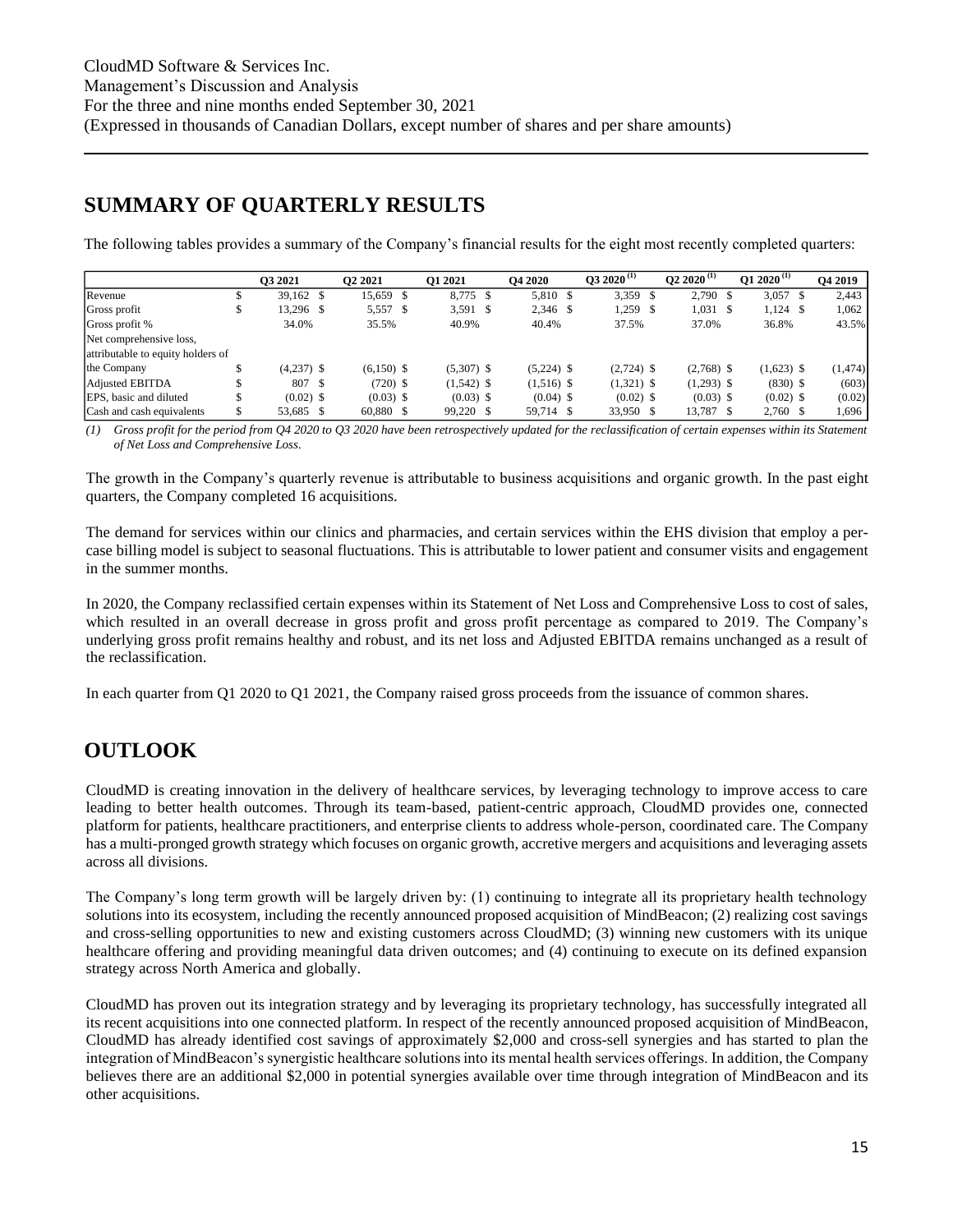CloudMD's proprietary Comprehensive Integrated Health Platform continues to see impressive adoption rates within the Enterprise Health Solutions division, and the Company has onboarded 560,000 employees and family members on the platform who are receiving individualized care. CloudMD has achieved positive client outcomes including a Net Promoter Score of 80, 98% satisfaction rate and 164 new clients added in the third quarter.

CloudMD continues to win new clients and customers including Sun Life and other large organizations in retail, transportation, and financial sectors with its industry-leading approach that delivers important outcomes that measure the patient success and engagement of its connected platform.

The technology that underpins the platform is scalable and the Company will continue looking at opportunities to expand its unique offering to clients across North America and globally. CloudMD has built an experienced sales team, and with the recent addition of Angel Paravicini, expects to drive sales and business development to open new distribution channels and attract new clients in the United States.

Upon close of the proposed acquisition of MindBeacon, CloudMD will have a strong balance sheet with over \$60,000 in cash and cash equivalents. The Company will continue to deploy capital towards a robust pipeline of accretive, synergistic acquisitions, focused on products, capabilities, clinical specialties, and technologies that are highly scalable and rapidly growing.

CloudMD will continue to focus on delivering meaningful shareholder value by executing on its growth strategy through the continued integration of its comprehensive healthcare offering, winning new business and clients with its unique, Comprehensive Integrated Health Platform, expansion of its scalable product across new geographies including the United States, and strategic capital allocation to drive its rapid growth.

|                                          | As at              |                 |                 |
|------------------------------------------|--------------------|-----------------|-----------------|
|                                          | <b>September</b>   | <b>December</b> |                 |
|                                          | 30,                | 31,             |                 |
|                                          | 2021               | 2020            | Variance        |
| Cash and cash equivalents                | \$<br>53,685 \$    | 59,714          | $-\$$<br>6,029  |
| Trade and other receivables              | 22,261             | 2,012           | 20,249          |
| Inventory                                | 3,405              | 729             | 2,676           |
| Prepaid expenses, deposits and other     | 3,132              | 758             | 2,374           |
| Net investment in sublease               | 59                 | 154             | (95)            |
| <b>Current assets</b>                    | 82,542             | 63,367          | 19,175          |
| Accounts payable and accrued liabilities | 27,535             | 3,453           | 24,082          |
| Deferred revenue                         | 1,589              | 888             | 701             |
| Contingent consideration                 | 14,919             | 136             | 14,783          |
| Contingent liability                     | 1,350              | 1,350           |                 |
| Current portion of lease liabilities     | 2,139              | 1,170           | 969             |
| Current portion of long-term debt        | 2,408              | 619             | 1,789           |
| <b>Current liabilities</b>               | 49,940             | 7,616           | 42,324          |
| Working capital <sup>(1)</sup>           | \$<br>32,602<br>\$ | 55,751          | \$<br>(23, 149) |

### <span id="page-15-0"></span>**FINANCIAL POSITION**

*(1) Working Capital is a non-GAAP measure as described in the Non-GAAP Financial Measures section of this MD&A.*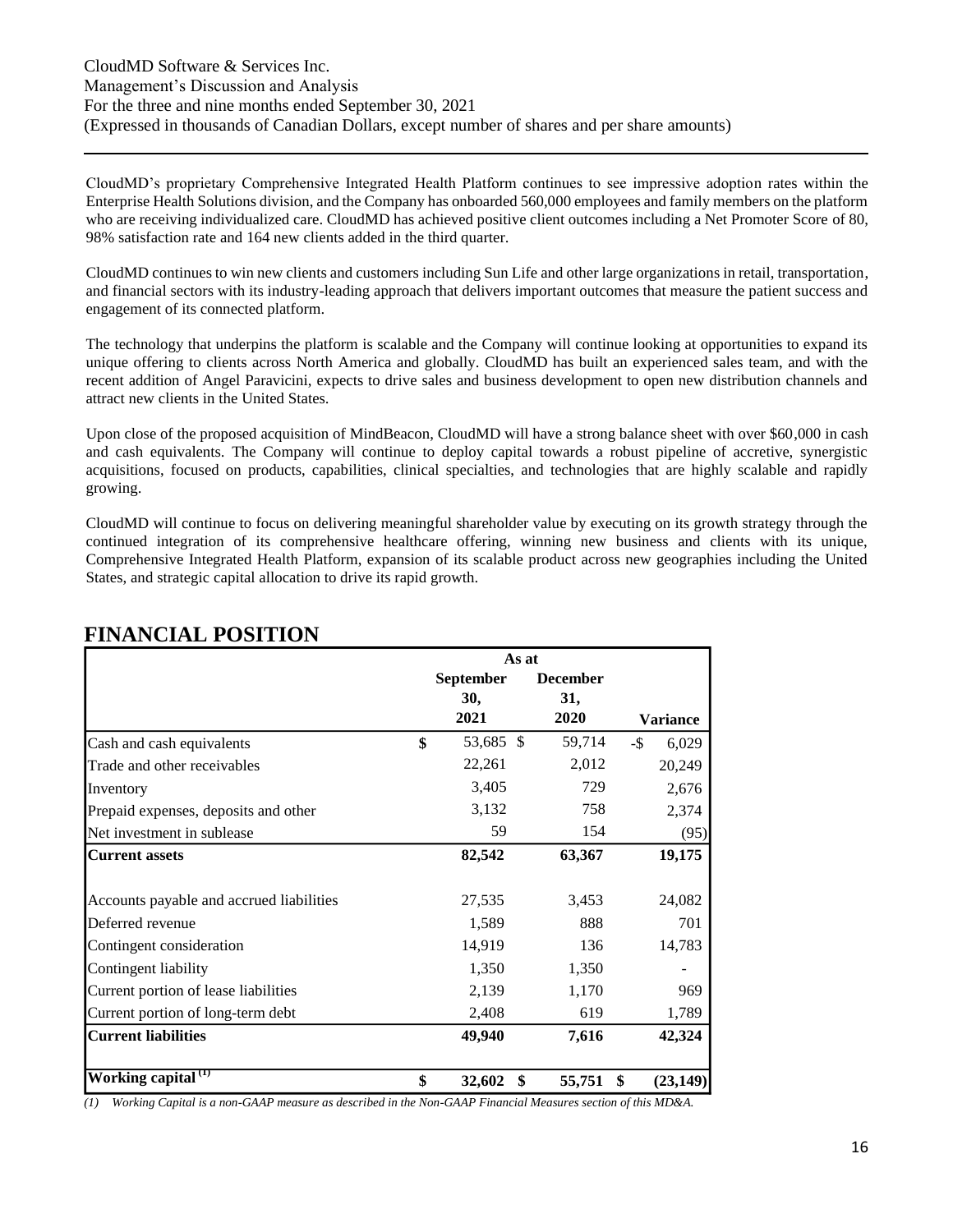For the nine months ended September 30, 2021, working capital decreased to \$32,602 compared to \$55,751 at the beginning of the period. The decrease is primarily due to completing nine acquisitions in 2021, which reduced the Company's cash position and increased its contingent consideration. The decrease was partially offset by a bought deal prospectus offering in March 2021 resulting in gross proceeds of \$58,212. The ability to raise capital through the equity markets is pivotal to our growth strategy, which enables the Company to pursue further acquisitions and invest in growth drivers.

Other than cash, net investment in sublease and contingent liability, all other current assets and current liabilities increased primarily due to assets obtained and liabilities assumed related to the acquisitions completed in the nine months ended September 30, 2021.

Contingent liability relates to the ongoing litigation matters as further described in the Litigation and Other Contingencies section of this MD&A.

### <span id="page-16-0"></span>**LIQUIDITY AND CAPITAL RESOURCES**

|                                                     |                    | Three months ended |                 |                  |               | Nine months ended |                 |
|-----------------------------------------------------|--------------------|--------------------|-----------------|------------------|---------------|-------------------|-----------------|
|                                                     | <b>September</b>   | <b>September</b>   |                 | <b>September</b> |               | <b>September</b>  |                 |
|                                                     | 30,<br>2021        | 30,<br>2020        | <b>Variance</b> | 30,<br>2021      |               | 30,<br>2020       | <b>Variance</b> |
| Cash provided by / (used in):                       |                    |                    |                 |                  |               |                   |                 |
| Net cash used in operating activities               | \$<br>$(5,428)$ \$ | $(1,716)$ \$       | $(3,712)$ \$    |                  | $(10,698)$ \$ | $(4,282)$ \$      | (6,416)         |
| Net cash used in investing activities               | (783)              | (378)              | (405)           |                  | (73, 636)     | (551)             | (73,085)        |
| Net cash (used in)/provided by financing activities | (1,024)            | 22,257             | (23, 281)       |                  | 78,375        | 37,087            | 41,288          |
| (Decrease) increase in cash and cash equivalents    | (7,235)            | 20,163             | (27, 398)       |                  | (5,959)       | 32,254            | (38,213)        |
| Cash and cash equivalents, beginning of period      | 60.880             | 13.787             | 47,093          |                  | 59.714        | 1,696             | 58,018          |
| Foreign currency translation                        | 40                 |                    | 40              |                  | (70)          |                   | (70)            |
| Cash and cash equivalents, end of period            | 53,685             | 33,950             | 19,735          | l \$             | 53,685        | 33,950            | 19,735          |

The Company had cash and cash equivalents of \$53,685 at September 30, 2021 compared to \$33,950 at September 30, 2020. During the three months ended September 30, 2021, the Company had cash outflows from operations of \$5,429 compared to cash outflows of \$1,716 in the same year-ago period. The increase in cash used in operating activities was primarily due to one-time expenditures incurred in connection with the acquisitions completed near the end of June 2021, an increase in expenses from businesses acquired, and ongoing litigation costs.

Cash used in investing activities during the three months ended September 30, 2021 was \$783 compared to \$378 for the same year-ago period. The increase in cash used in investing activities was mainly due to the purchase of intangible assets, property and equipment.

Cash used in financing activities during the three months ended September 30, 2021 was \$1,024 compared to cash provided by financing activities of \$22,257 for the same year-ago period. The change in cash related to financing activities was primarily due to proceeds from the issuance of common shares in the same year-ago period which was not repeated in the current period.

### *Debt financing*

Effective June 25, 2021, the Company, through its subsidiary Oncidium, established credit facilities of up to \$62,000 (the **"Facilities"**) comprised of the following:

- (1) Revolver Facility of \$3,000; and,
- (2) Term Facility of \$59,000.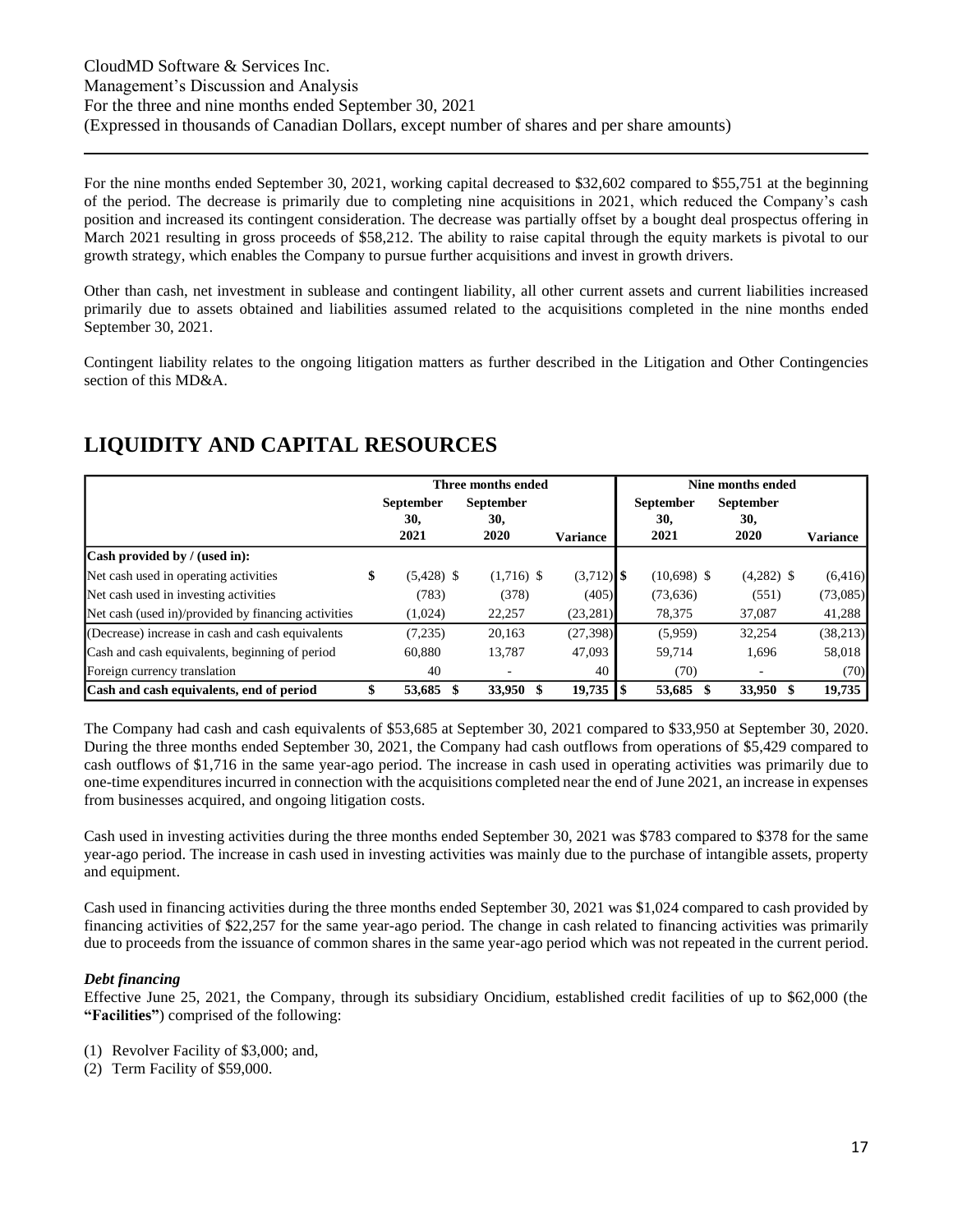The Facilities mature three years from the date the funds are drawn. Interest accrues daily on advances at the applicable Canadian Dealer Offered Rate (CDOR) plus a margin of between 2.0% and 3.5% dependent upon certain financial ratios. The fair value of the debt approximates its carrying value.

As at September 30, 2021, the Company was in compliance with all financial covenants.

The debt is secured by a first-ranking security interest on all of Oncidium's present and after-acquired assets.

#### *Future capital requirements*

The Company's future capital requirements will depend on many factors, including, among others, its ability to earn cash flow from operations. Should the Company wish to pursue current and future business opportunities, additional funding will be required. If additional funds are raised through the issuance of securities, the percentage ownership of current shareholders may be reduced, and such securities may have rights, preferences, or privileges senior to those of the holders of the Company's common shares. No assurance can be given that additional financing will be available, or that it can be obtained on terms acceptable to the Company and its shareholders. If adequate funds are not available, the Company may not be able to meet its contractual requirements.

### <span id="page-17-0"></span>**USE OF PROCEEDS**

The Company anticipated that it would use the net proceeds from its bought deal prospectus offerings, private placements and debt financing for future acquisitions, working capital and general corporate purposes. The following table sets out the original proposed use of net proceeds and actual uses of net proceeds up to September 30, 2021. To date, the Company continues to proceed towards its original business objectives for such funds.

|                       |                   | <b>Proposed use</b>            | <b>Proposed use</b><br>of net proceeds | <b>Actual use of</b><br>net proceeds |
|-----------------------|-------------------|--------------------------------|----------------------------------------|--------------------------------------|
| Private placement     | March 20, 2020    | Working capital                | 2,644<br>\$                            | 2,644                                |
|                       |                   | Working capital                | 3,367                                  | 3,367                                |
| Bought deal financing | June 2, 2020      | Acquisition purposes           | 10,266                                 | $10,266$ <sup>(1)</sup>              |
|                       |                   | Working capital                | 1,577                                  | 1,577                                |
| Bought deal financing | September 1, 2020 | Acquisition purposes           | 17,521                                 | $17,521$ <sup>(2)</sup>              |
| Bought deal financing | November 9, 2020  | Acquisition purposes           | 34,548                                 | $34,548^{(3)}$                       |
| Bought deal financing | March 9, 2021     | Acquisition purposes           | 53,990                                 | $26,942^{(4)}$                       |
| Debt financing        | June 25, 2021     | <b>Acquisition of Oncidium</b> | 23,633                                 | 23,633                               |

*(1) Acquisition of South Surrey Medical Clinic Inc., Snapclarity, Benchmark, Premier Podiatry LLC, iMD and Re:Function (partial)*

*(2) Acquisition of Re:Function (remainder), HumanaCare, Medical Confidence, Canadian Medical Directory, West Mississauga Medical Ltd., IDYA4 and Aspiria (partial)*

*(3) Acquisition of Aspiria (remainder), Rxi, VisionPros and Oncidium (partial)*

*(4) Acquisition of Oncidium (remainder), and remaining amount for future use.*

# <span id="page-17-1"></span>**CAPITAL MANAGEMENT**

The Company's objectives when managing capital are to safeguard its ability to continue as a going concern and to maximize shareholder value. The Company's capital is comprised of equity and long-term debt, net of cash and cash equivalents. The Company manages the capital structure and adjusts in response to changes in economic conditions and the risk characteristics of the underlying assets. To secure the additional capital necessary to pursue these plans, the Company intends to raise additional funds through equity or debt financing.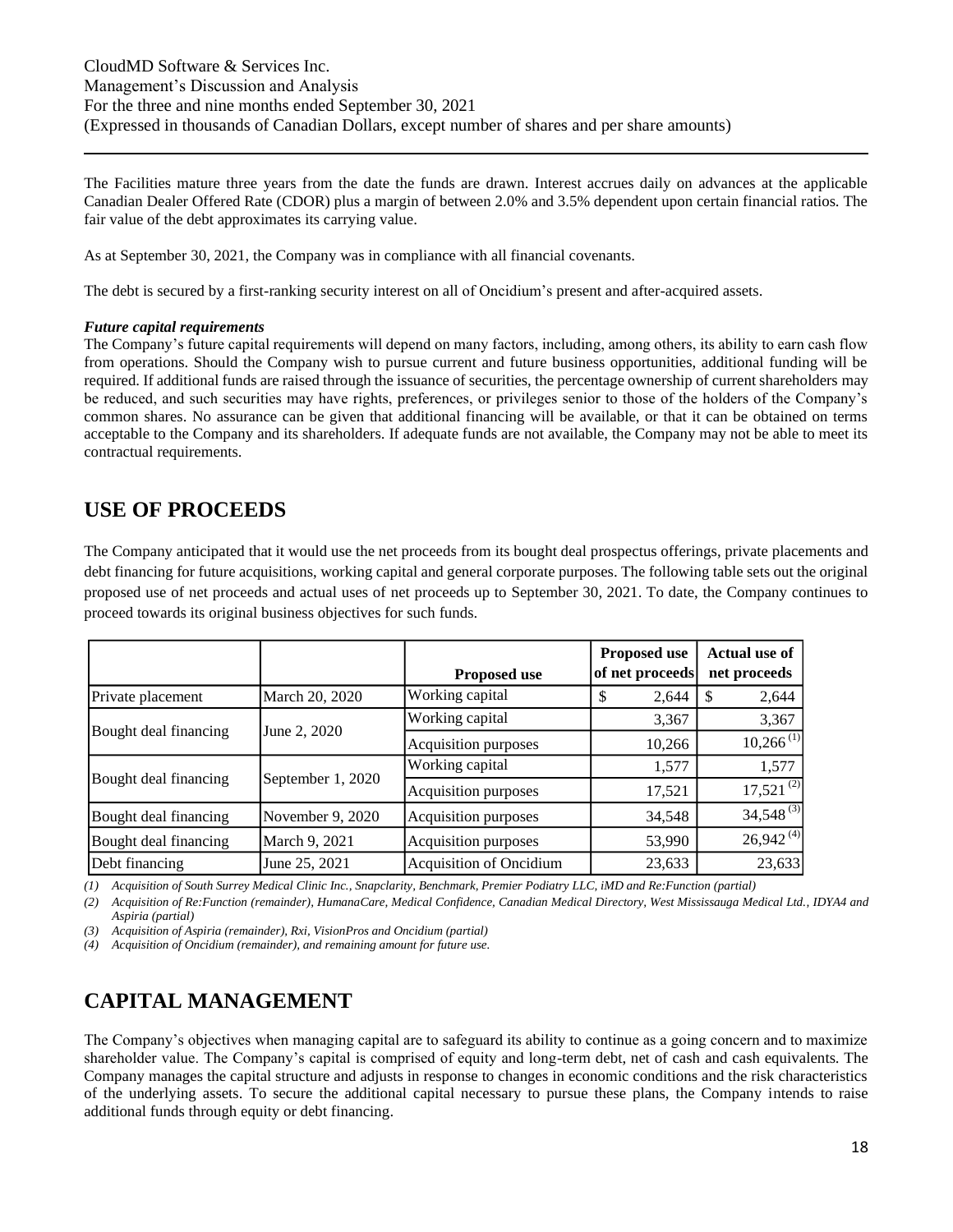There were no changes to the Company's approach in its management of capital during the period.

The Company is subject to certain financial covenants in its debt obligations. The Company's strategy is to ensure it remains in compliance with all of its existing covenants so as to ensure continuous access to required debt to fund growth. Management reviews results and forecasts to monitor the Company's compliance.

# <span id="page-18-0"></span>**FINANCIAL INSTRUMENTS**

The Company's principal financial assets include cash and cash equivalents, and trade and other receivables. The Company's principal financial liabilities comprise of accounts payable and accrued liabilities, contingent consideration, contingent liability and long-term debt. The main purpose of these financial liabilities is to finance the Company's operations.

The carrying values of cash and cash equivalents, trade and other receivables, and accounts payable and accrued liabilities approximate their fair values due to the immediate or short-term nature of these instruments. The carrying value of long-term debt is initially recognized at fair value and subsequently measured at amortized cost using the effective interest method. There were no transfers between levels of the fair value hierarchy.

The Company is exposed to credit risk, liquidity risk and market risk. The Company's senior management oversees the management of these risks.

### **Credit risk**

Credit risk is the risk of loss associated with a counterparty's inability to fulfill its payment obligations. Credit risk arises from cash and cash equivalents, and trade and other receivables. To manage credit risk, cash and cash equivalents are held only with reputable and regulated financial institutions.

The Company provides credit to its customers in the normal course of operations. The Company minimizes its credit risk associated with its trade and other receivables by performing credit evaluations on customers, maintaining regular and ongoing contact with customers, routinely reviewing the status of individual trade and other receivables balances and following up on overdue amounts. Further, trade receivables are monitored on a periodic basis for assessing any significant risk of nonrecoverability of dues and provision is created accordingly.

The Company's exposure to credit risk is considered to be low, given the size and nature of the various counterparties involved and their history of collections.

As at September 30, 2021, the Company had \$22,261 (December 31, 2020 – \$2,012) of trade and other receivables, net of an allowance for doubtful accounts of \$283 (December 31, 2020 – \$157).

### **Liquidity risk**

Liquidity risk is the risk that the Company cannot meet a demand for cash or fund its obligations as they become due. The Company's management is responsible for reviewing liquidity resources to ensure funds are readily available to meet its financial obligations as they become due, as well as ensuring adequate funds exist to support business strategies and operational growth. The current assets reflected on the statement of financial position are highly liquid.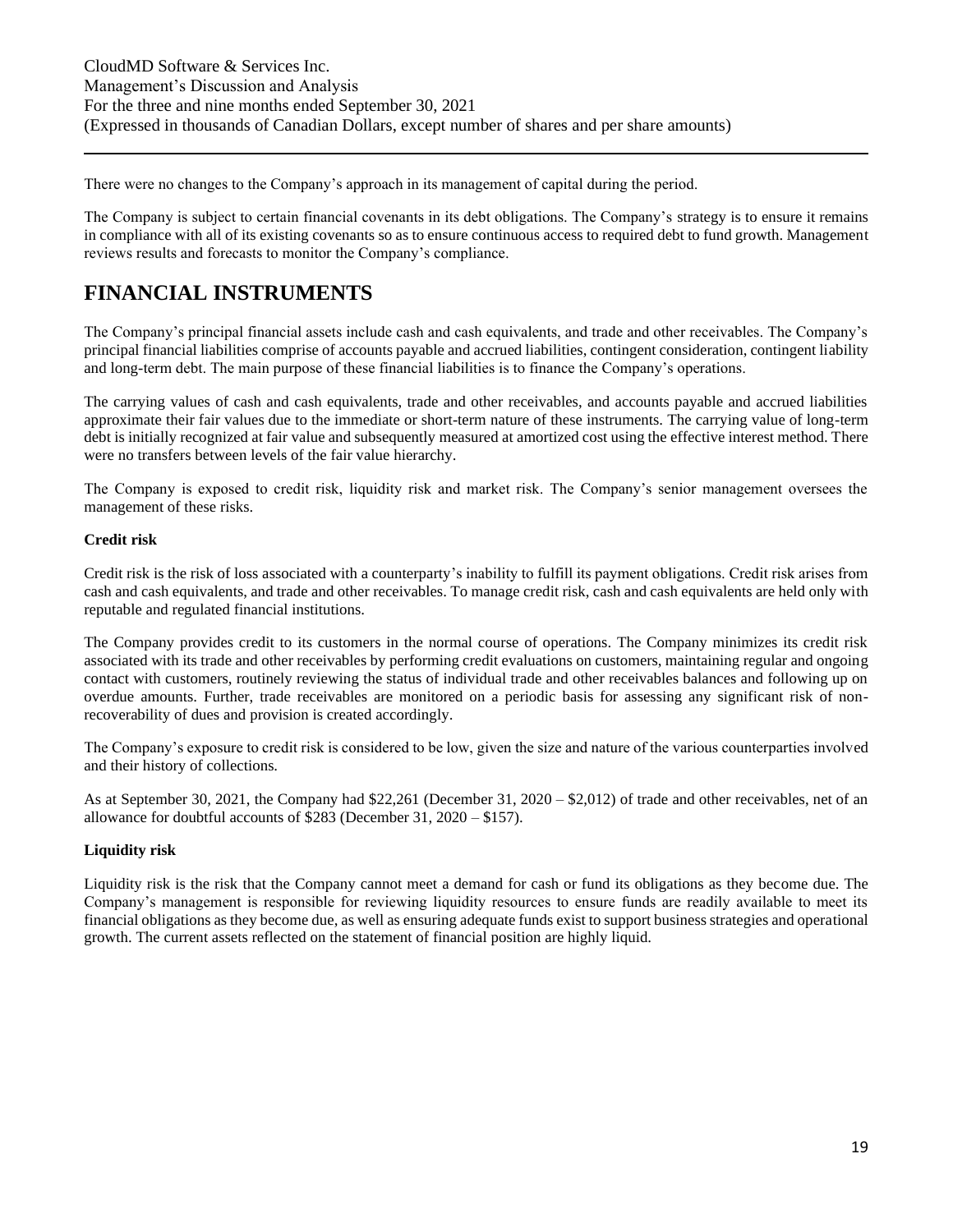The maturity profile of the Company's financial liabilities, based on contractual undiscounted payment at each reporting date is:

#### **As at September 30, 2021**

|                                                 | Less than one |        |  | One to five | More than five           |        |
|-------------------------------------------------|---------------|--------|--|-------------|--------------------------|--------|
|                                                 |               | vear   |  | vears       | vears                    | Total  |
| Accounts payable, accrued liabilities and other |               | 27.535 |  |             | $\overline{\phantom{0}}$ | 27.535 |
| Contingent consideration                        |               | 15.045 |  | 18,725      |                          | 33,770 |
| Long-term debt                                  |               | 2.940  |  | 23.393      | O                        | 26,339 |
|                                                 |               | 45,520 |  | 42,118      |                          | 87.644 |

#### **As at December 31, 2020**

|                                                 | Less than one | One to five | More than five |              |
|-------------------------------------------------|---------------|-------------|----------------|--------------|
|                                                 | vear          | vears       | vears          | <b>Total</b> |
| Accounts payable, accrued liabilities and other | 3,453         | $\sim$      | $\blacksquare$ | 3,453        |
| Contingent consideration                        | 145           | -           |                | 145          |
| Long-term debt                                  | 619           | 1.969       | 58             | 2,646        |
|                                                 | 4.217         | 1.969       | 58             | 6.244        |

#### **Market risk**

Market risk is the risk that the fair value or future cash flows of a financial instrument will fluctuate because of changes in market prices. Company is exposed to interest rate risk and foreign currency risk.

#### **(a) Interest rate risk**

Interest rate risk is the risk that the fair value or future cash flows of a financial instrument will fluctuate because of changes in market interest rates. The Company's exposure to the risk of changes in market interest rates relates primarily to the Company's long-term debt obligations with floating interest rates.

At September 30, 2021, the Company had variable rate borrowing rate loans amounting to \$23,253 (December 31, 2020 – \$608). With all other variables held constant, a 1% increase in the interest rate would have increased net loss by approximately  $$116 (2020 - $3)$  for the nine months ended September 30, 2021. There would be an equal and opposite impact on net loss with a 1% decrease in the interest rate.

#### **(b) Foreign currency risk**

Foreign currency risk is the risk that the fair value or future cash flows of an exposure will fluctuate because of changes in foreign exchange rates. The Company's exposure to the risk of changes in foreign exchange rates relates primarily to the Company's operating activities (when revenue or expense is denominated in a foreign currency) and the Company's net investments in foreign subsidiaries.

At September 30, 2021, the Company held net monetary assets in United States dollar (USD) equal to \$3,896 (December 31, 2020 – \$545). The Company estimates the impact of a 5% change in the Canadian dollar exchange rate on its net monetary assets to be \$195 (December 31, 2020 – \$35).

### <span id="page-19-0"></span>**PROPOSED TRANSACTIONS**

There are no proposed transactions that have not been disclosed herein.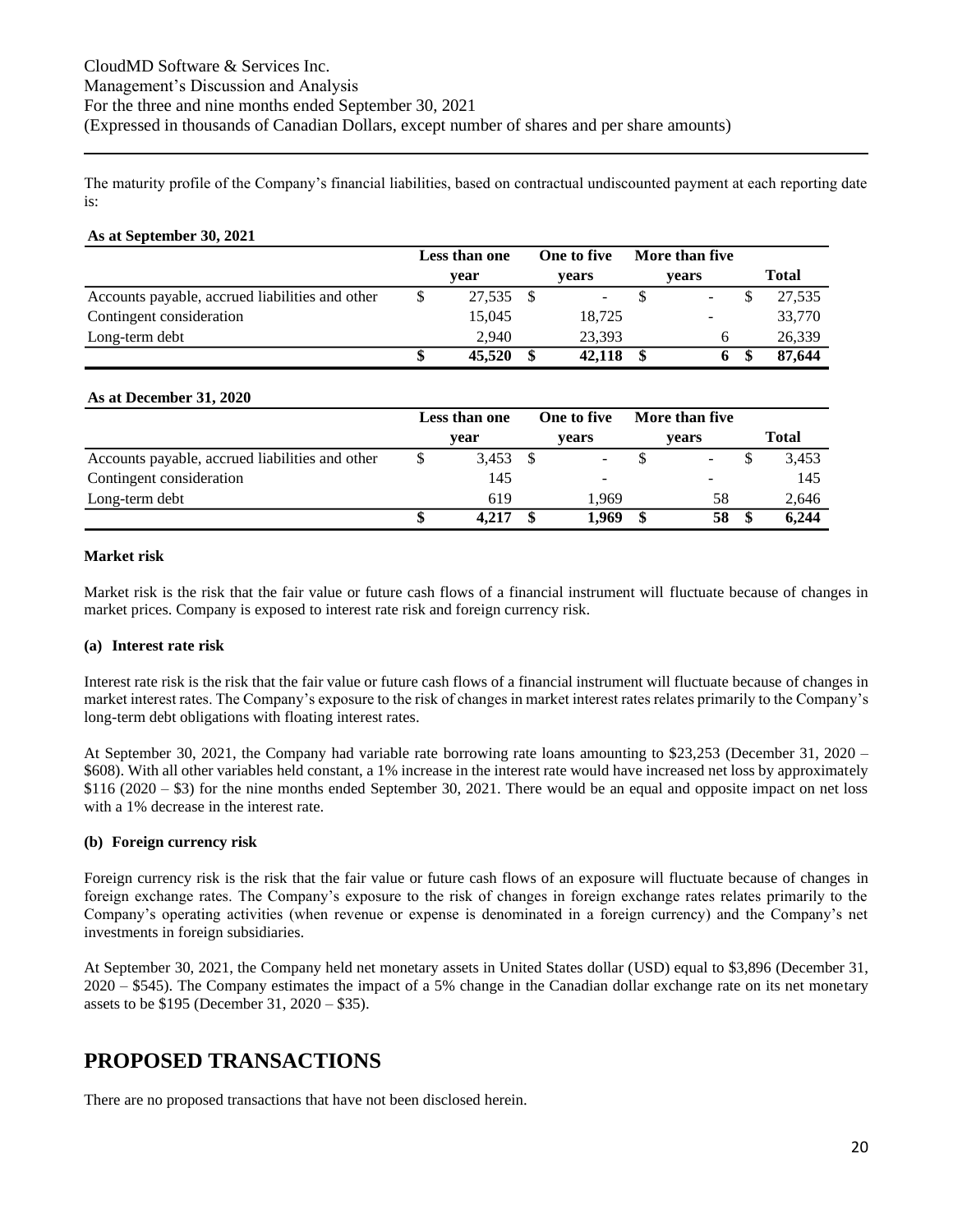# <span id="page-20-0"></span>**OFF-BALANCE SHEET ARRANGEMENTS**

The Company had no off-balance sheet arrangements other than short-term lease agreements.

# <span id="page-20-1"></span>**RELATED PARTY TRANSACTIONS**

Related parties include key management, the Board of Directors, close family members and enterprises which are controlled by these individuals. The below transactions are in the normal course of business and are measured at the exchange amount, which is the amount of consideration established and agreed to by the related parties.

Remuneration of key management and Board of Directors:

|                          | Three months ended          |  |      |    | Nine months ended |  |                             |  |
|--------------------------|-----------------------------|--|------|----|-------------------|--|-----------------------------|--|
|                          | September 30, September 30, |  |      |    |                   |  | September 30, September 30, |  |
|                          | 2021                        |  | 2020 |    | 2021              |  | 2020                        |  |
| Cash-based compensation  | <b>333</b>                  |  | 204  | \$ | 1,176             |  | 521                         |  |
| Share-based compensation | 1.311                       |  | 231  |    | 2.559             |  | 644                         |  |
| Total                    | 1.644                       |  | 435  | \$ | 3.735             |  | 1.165                       |  |

### <span id="page-20-2"></span>**SIGNIFICANT ACCOUNTING POLICIES**

### **(a) Basis of preparation**

The condensed interim consolidated financial statements have been prepared in accordance with International Accounting Standard (IAS) 34 Interim Financial Reporting, as issued by the International Accounting Standards Board (IASB). The Company has prepared the financial statements on the basis that it will continue to operate as a going concern. The Board of Directors considers that there are no material uncertainties that may cast significant doubt over this assumption. They have formed a judgment that there is a reasonable expectation that the Company has adequate resources to continue in operational existence for the foreseeable future, and not less than 12 months from the end of the reporting period.

### **(b) Significant accounting policies**

These condensed interim consolidated financial statements have been prepared in accordance with the accounting policies adopted in the Company's most recent annual financial statements for the year ended December 31, 2020, except for the following, which were adopted by the Company for the annual period beginning on January 1, 2021.

### *Investments in Associates and Joint Ventures*

Investments in associates and joint ventures are accounted for using the equity method.

The carrying amount of the investment in associates and joint ventures is increased or decreased to recognize the Company's share of the profit or loss and other comprehensive income of the associate and joint venture, adjusted where necessary to ensure consistency with the accounting policies of the Company.

Unrealized gains and losses on transactions between the Company and its associates and joint ventures are eliminated to the extent of the Company's interest in those entities.

### *Deferred Share Units ("DSUs")*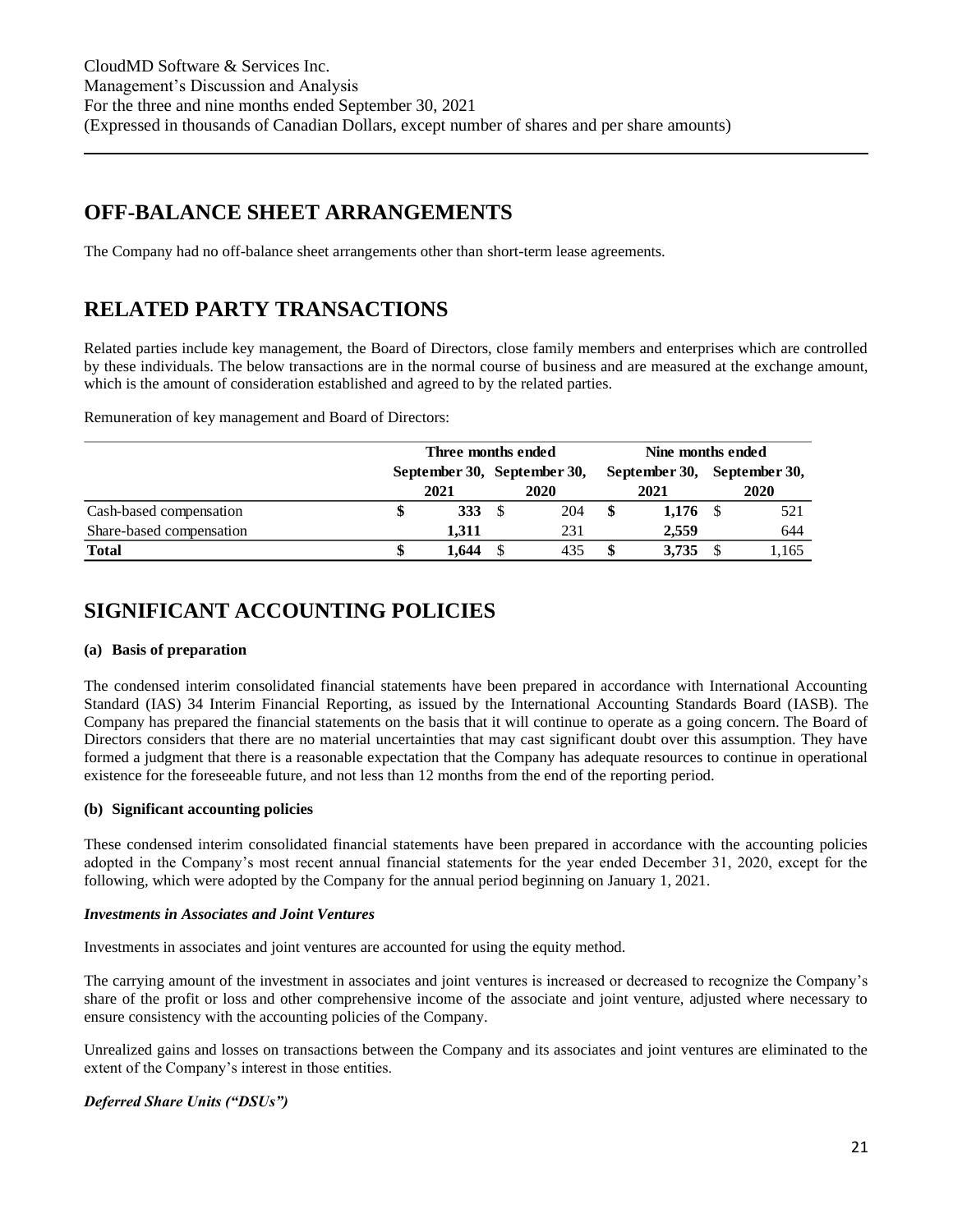DSUs are accounted for as cash-settled share-based payment transactions whereby the cost of the DSUs is measured initially at fair value based on the closing price of the Company's common shares preceding the day the DSUs are granted. The fair value of the DSUs is recognized as a liability in the statement of financial position and as a share-based compensation expense in the statement of net loss and comprehensive loss. The liability is remeasured to fair value based on the market price of the Company's common shares at each reporting date up to and including the settlement date, with changes in fair value recognized in share-based compensation expense in the statement of net loss and comprehensive loss.

#### **(c) New standards, interpretations and amendments adopted by the Company**

The Company has not early adopted any standard, interpretation or amendment that has been issued but is not yet effective. Several amendments to existing standards are effective from January 1, 2021, but they are not expected to have an impact on the condensed interim consolidated financial statements of the Company.

### <span id="page-21-0"></span>**LITIGATION AND OTHER CONTINGENCIES**

- (a) During the three months ended June 30, 2020, Gravitas Securities Inc. (**"Gravitas"**) commenced an arbitration alleging breach of the terms of a right of first refusal in connection with an offering which was in the form of a bought deal equity financing underwritten by a syndicate of other investment banks in May 2020, and was completed on June 2, 2020 (the **"June 2020 Financing"**). During the three months ended September 30, 2020, Gravitas amended its claims for damages to include commissions and damages arising from an additional bought deal equity financing which was completed on September 22, 2020 (the **"September 2020 Financing"**). During the three months ended June 30, 2021, Gravitas amended its claim for damages to include commissions and damages arising from an additional bought deal equity financing which was completed on March 12, 2021 (the **"March 2021 Financing"**). The total claims are in excess of \$6,850 plus unspecified damages associated with the value of share purchase warrants that were issued in connection with the June 2020 Financing, the September 2020 Financing, and the March 2021 Financing, plus interest and costs. The Company disputes the claims with respect to each of the June 2020 Financing, the September 2020 Financing, and the March 2021 Financing entirely. The claims are currently subject to arbitration proceedings which the Company is defending, and the arbitration is scheduled to proceed to a final hearing in April 2022. The Company is of the view that its defense to the claims will prevail without liability to the Company; however, an estimate of the liability to the Company should the Gravitas claims succeed is \$1,200 and therefore an accrual for that amount as a contingent liability has been recorded.
- (b) On September 29, 2020, Snapclarity was named as a defendant to an action commenced in the Ontario Superior Court of Justice by a former shareholder of Snapclarity and companies such shareholder purports to control (the **"Plaintiff"**) (the **"Action"**). The nature of the Action involves various intellectual property, wrongful dismissal, unpaid invoices, defamation, and other related issues raised by the Plaintiff. The Plaintiff seeks payment of at least \$928 plus costs and interest as well as non-monetary relief. Snapclarity disputes the claim in its entirety. The Company is of the view that its defenses to the claims will prevail without liability to the Company; however, an estimate of the liability to the Company should the Plaintiff's claims succeed is \$150 and therefore an accrual for that amount as a contingent liability has been recorded.

On December 21, 2020, Snapclarity was named as a respondent to an application commenced in the Ontario Superior Court of Justice by a former shareholder of Snapclarity (the **"Applicant"**) (the **"Application"**). In the Application, the Applicant purports to exercise the Applicant's dissent rights under s. 190(5) of the CBCA. The Applicant also seeks an order fixing the fair value of the Applicant's shares in Snapclarity and requiring Snapclarity to pay the value of the shares together with costs and interest. The Applicant has claimed that the fair value of the Applicant's shares totals at least \$1,850. Snapclarity disputes this claim. On February 23, 2021, Snapclarity filed a Notice of Motion for an order converting the Application into an Action and consolidating the actions. The Applicant has not responded to the Notice of Motion as of this date.

In the Action, Snapclarity sought an injunction enjoining the former shareholder from, among other things, competing against Snapclarity. The injunction was not granted and Snapclarity must pay costs of \$150 to the former shareholder as a result.